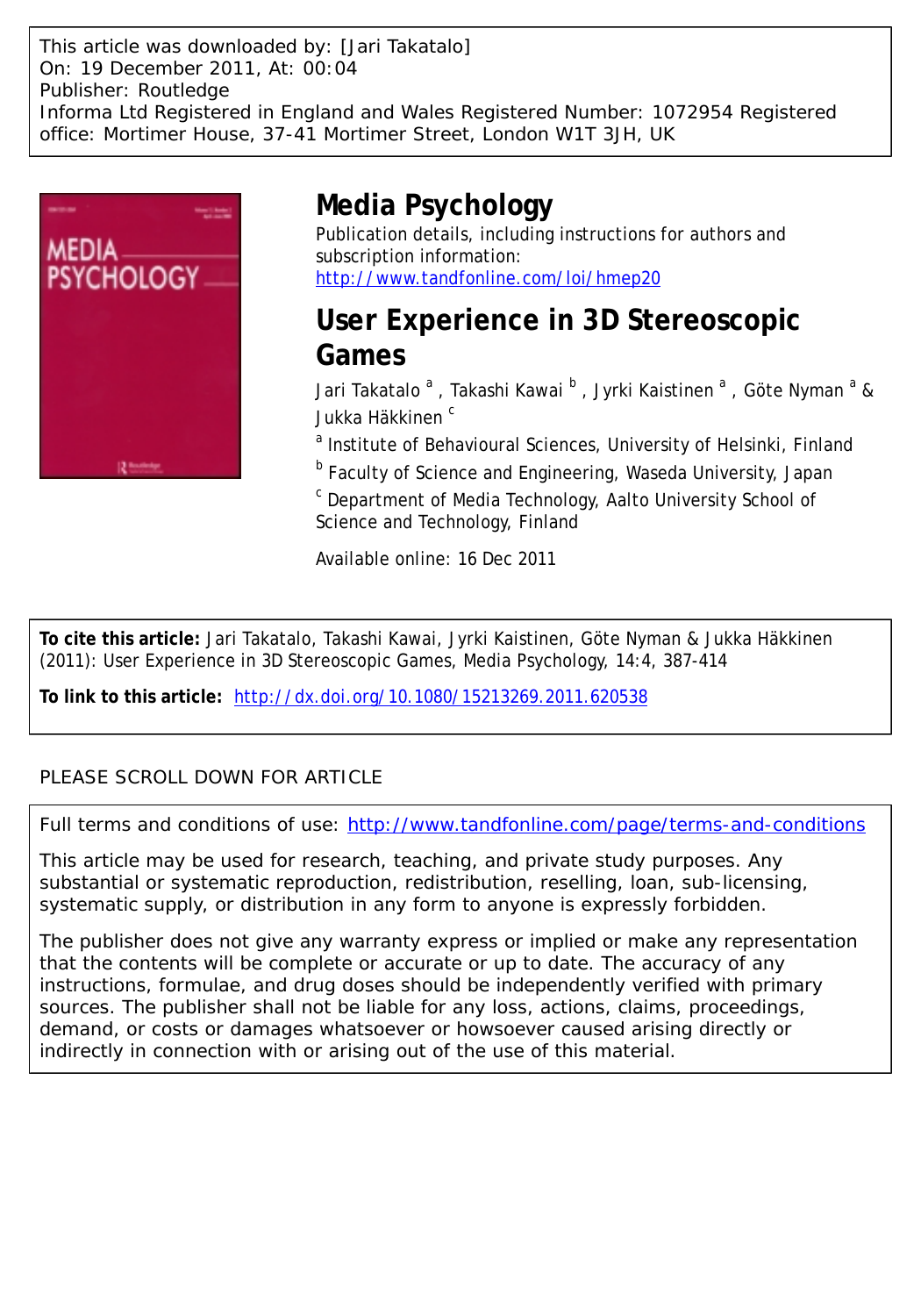

# User Experience in 3D Stereoscopic Games

JARI TAKATALO

Institute of Behavioural Sciences, University of Helsinki, Finland

#### TAKASHI KAWAI

Faculty of Science and Engineering, Waseda University, Japan

# JYRKI KAISTINEN and GÖTE NYMAN

Institute of Behavioural Sciences, University of Helsinki, Finland

### JUKKA HÄKKINEN

Department of Media Technology, Aalto University School of Science and Technology, Finland

New display technologies, such as 3D stereoscopic displays, provide opportunities to enhance the user experience (UX) in digital games. A widely-held belief is ''the more stereo, the better experience.'' The purpose of this study is to examine this belief and evaluate the added value of 3D stereo to the UX in games. Stereo separation in a display was varied, and a multidimensional UX was measured using a psychological Presence-Involvement-Flow Framework $^2$  (PIFF $^2$ ) in a between-subjects design. The PIFF $^2$ findings were further supported by both qualitative and objective measures. Users' descriptions of the game were included as well as adverse symptoms, open-ended negative aspects of 3D stereo, basic eye physiology, objective performance metrics, and fundamental background variables. This hybrid qualitative-quantitative methodology shows that more stereo does not lead to better UX. It was shown that a moderate level of stereo separation affected the UX most by increasing the sense of presence among the users. These results deepen the previous findings in investigating the stereo effect in different media. The advantage of using multidimensional measures to evaluate UX, the added value of 3D stereo, and the practical implications of the results are further discussed.

The authors gratefully acknowledge support from the following foundations: the Eemil Aaltonen Foundation, the Ella and Georg Ehrnrooth Foundation, and the Scandinavia-Japan Sasakawa Foundation.

Address correspondence to Jari Takatalo, Institute of Behavioural Sciences, University of Helsinki, Siltavuorenpenger 1 A, 00014 Helsinki, Finland. E-mail: jari.takatalo@helsinki.fi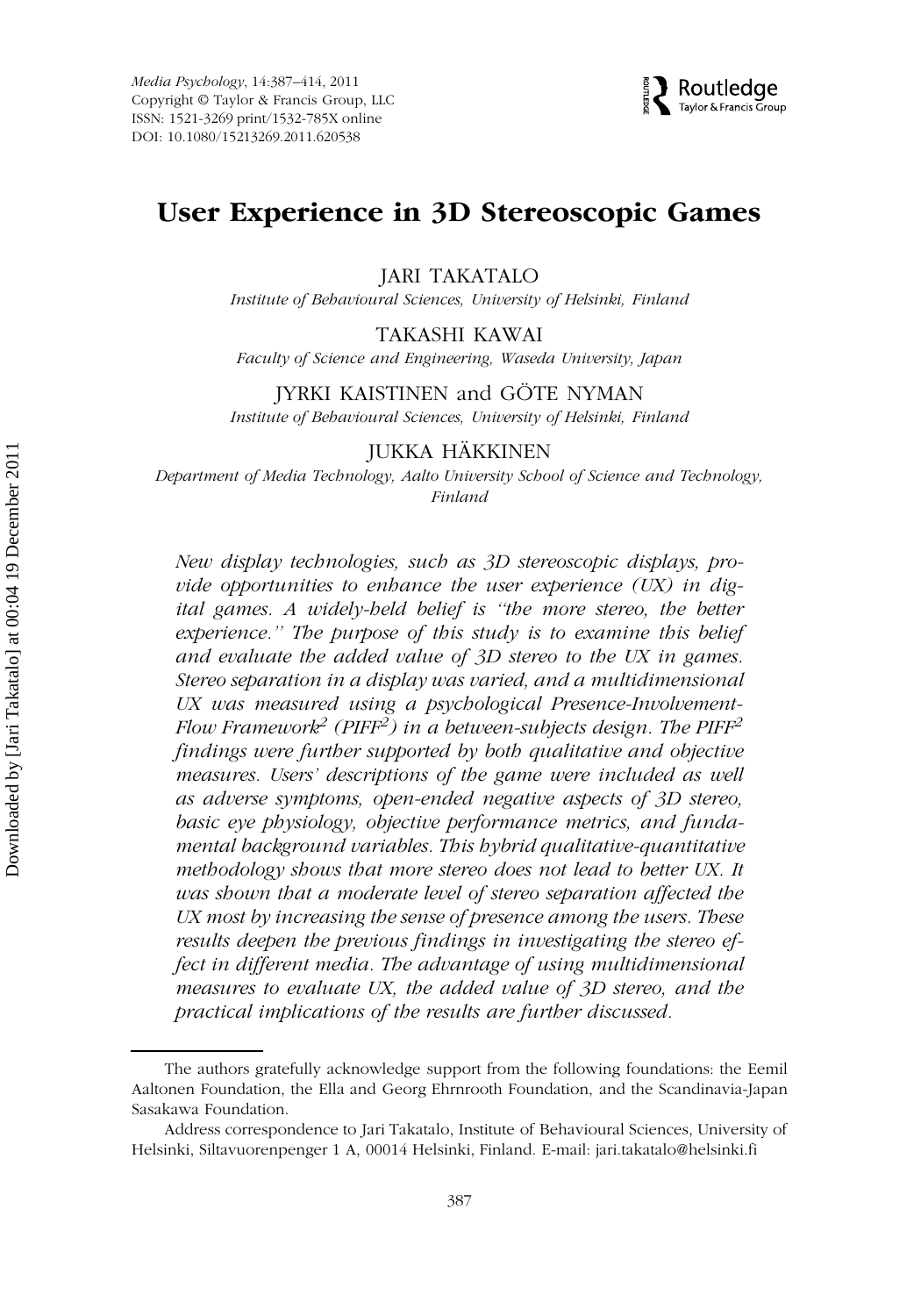Over the last 10 years, the popularity of entertainment digital games, that is, PC and console games, has increased significantly to the point that these games have become the fastest-growing field in the entertainment industry (Entertainment Software Association [ESA], 2009). This development is apparent in various areas: The entertainment software industry is a major employer in the field of software programming and continues to grow as a source of employment. In the United States, digital games are played in 68% of households. Digital games clearly have a new role in our society; they are no longer entertainment for marginal users. For many of us, games have become a way of life. This development can be seen in studies investigating the similarities in economic structures between online games and the real world (Giles, 2007). As players generate intense relationships with digital games, psychology plays a central role in developing the game–gamer relationship. Central to this relationship is the experience games provide (Hunicke, LeBlanc, & Zubek, 2004; Johnson & Wiles, 2003; Lazzaro & Keeker, 2004). Consequently, investigation of the user experience (UX) in games has become a lively research area (Bernhaupt, Eckschlager, & Tscheligi, 2007; Ijsselsteijn, de Kort, Poels, Jurgelionis, & Bellotti, 2007; Takatalo, Häkkinen, Kaistinen, & Nyman, 2007). The multifaceted concept of the UX is here understood as the gamers' perceptions and responses that result from playing a game (International Standardization Organization [ISO], 2008). We regard these perceptions and responses as being essentially subjective and psychological in nature.

Experientially, one of the most influential game characteristics is the capability of games to provide visually realistic and life-like 3D environments for the game-play action (Rosenbloom, 2003; Wood, Griffiths, Chappell, & Davies, 2004). With third-generation consoles, which can show high definition images (Andrews & Baker, 2006), the question of increased realism in the UX has become important (Serviss, 2005). Stereoscopic display technologies (Dodgson, 2005; Gostrenko, 2008; Häkkinen, Liinasuo, Takatalo, & Nyman, 2005; Kawai, Shibata, Shimizu, Kawata, & Suto, 2004; Surman, Hopf, Sexton, Lee, & Bates, 2006; Zhang & Travis, 2006) pose more challenges than ever for UX research in games because these technologies increase the realism of the games even further. Research in the field should be able to determine, whether stereoscopic images provide added value from the UX point of view and, if so, then what the properties of this enhanced experience are.

The focus of this study is to analyze how increasing the stereo separation affects the UX in a game. Few studies have attempted to analyze how stereo affects the media experience. The current study contributes to the available findings with a questionnaire-based tool specifically designed for assessing the multidimensional UX in games. In addition, other methods, such as open-ended qualitative measures, eye physiology, and performance metrics, are used to support the findings. This quantitative-qualitative approach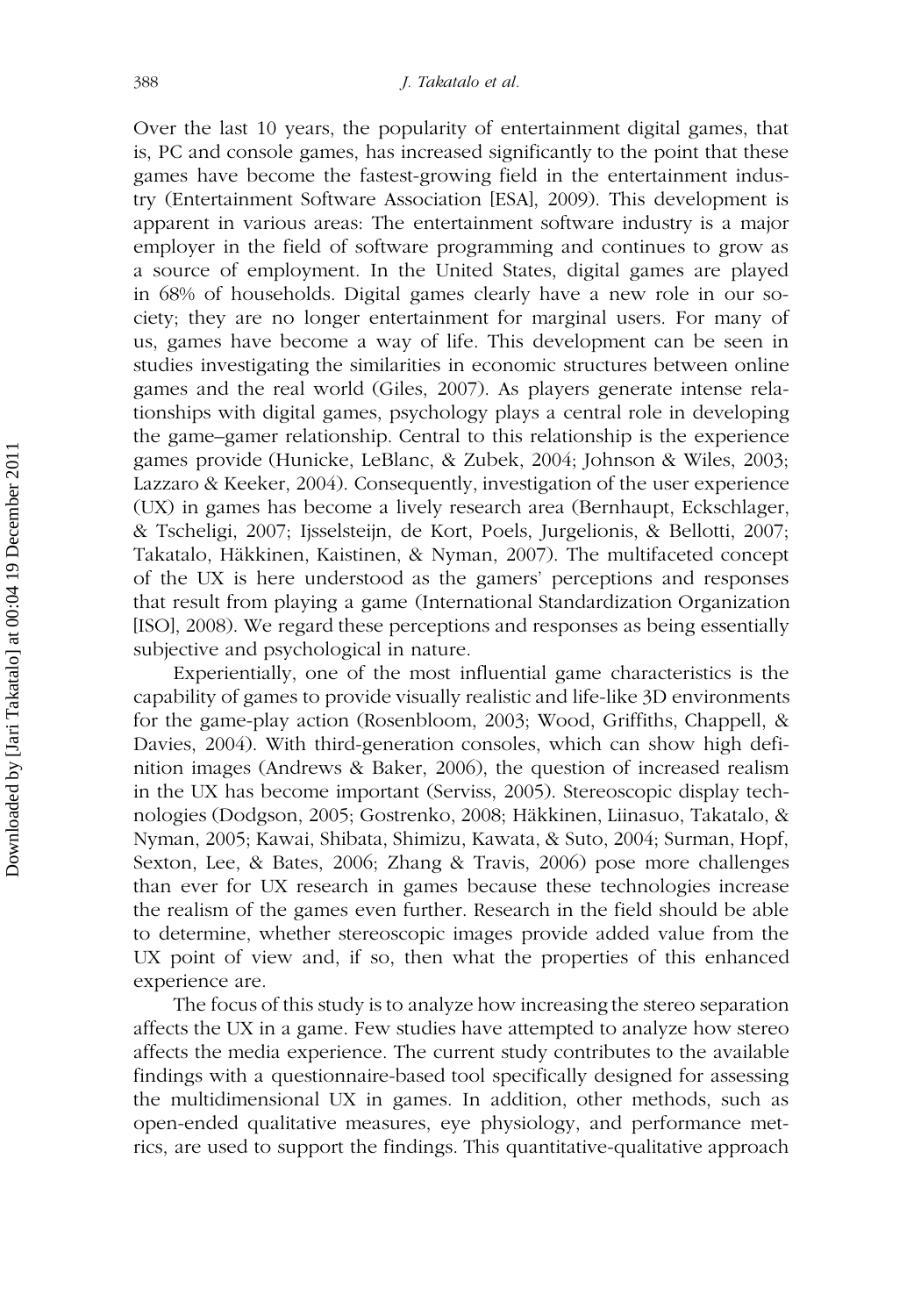enables us to determine the key parameters of the subjective UX in 3D stereo games. Understanding how changing the display parameters, such as the level of stereo separation, affects the UX has potential to increase our understanding of how to create a better UX in games and media in general.

#### UX IN STEREOSCOPIC DISPLAYS

Most of the user studies of stereoscopic displays focus on negative experiences, that is, on eye strain and sickness symptoms. The focus on the adverse symptoms is warranted, because the stereoscopic displays induce convergence-accommodation conflict in which the natural relationship between the convergence and the accommodation systems is disrupted (Hiruma, Hashimoto, & Takeda, 1996; Oohira & Ochiai, 1996). However, there are also studies that focus on the positive aspects of the stereoscopic effect. In virtual environments, stereo has been found to enhance depth perception and eye-hand coordination (McMahan, Gorton, Gresock, McConnell, & Bowman, 2006; Treadgold, Novins, Wyvill, & Niven, 2001), for example. In addition to performance measures, positive experiences are related to stereo effect.

Ijsselsteijn, de Ridder, Freeman, Avons, and Bowhuis (2001) used a within-subject design to study both positive and negative aspects in stereoscopic, nonstereoscopic, still, and moving video conditions. A 100-second rally video was shown in a 50-degree horizontal field-of-view projection display, and four visual analog rating scales were used to analyze the sense of presence (e.g., ''To what extent did you feel present in the displayed sequence—as if you were really there'?''), involvement ''How involved were you in the displayed sequence?," illusory perception of self-motion, that is, vection ''To what extent did you feel that you were moving along the track, as though you were traveling with the car?,'' and sickness symptoms ''To what extent did watching the sequence make you feel sick?'' The results showed that both image motion and stereoscopic presentation increased the subjectively evaluated presence. Furthermore, it was shown that the presence ratings were more affected by image motion than by the stereoscopic effect. Motion also increased the evaluations of vection and involvement.

Rajae-Joordens, Langendijk, Wilinski, and Heynderickx (2005) reported similar findings in their within-subject study in which 20 experienced gamers played a first-person shooter (FPS) game called Quake III for two consecutive 45-minute periods. One of these periods was played with a 20-inch 2D display, and the other was played with the same display in 3D stereoscopic mode. The participants filled in a presence questionnaire (e.g., ''I had a sense of being in the game scenes'') and an engagement questionnaire (e.g., ''I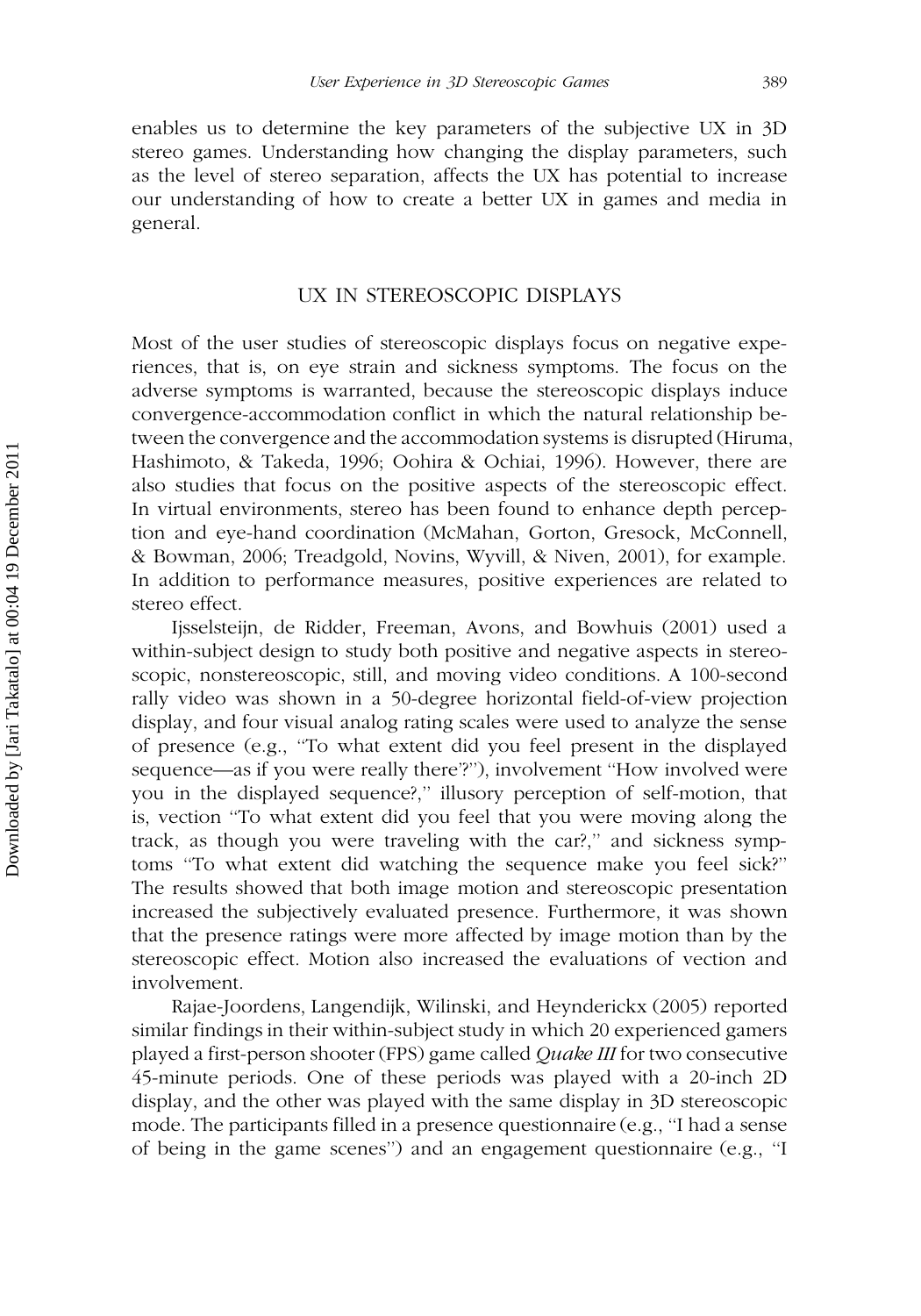would have liked this game to continue," "I enjoyed myself") as well as several sickness questionnaires. In addition to subjective methods, the authors measured participants' galvanic skin response (GSR) and heart rate (HR). The results showed that both subjectively evaluated presence and engagement were higher in the 3D stereo condition. No sickness or eye strain symptoms were found. The GSR recordings were consistently higher in the 3D condition as compared to the 2D condition. No differences were found in participants' HR measures between the displays. The authors concluded that 3D elicited more emotions, intense, realistic experiences, and a stronger as well as a sustainable feeling of presence. GSR and other measures of electrodermal activity (EDA) are considered indicators of emotional arousal (Lang, 1995), that is, the degree of activation in an organism, which can be described with a continuum from deep sleep to high excitement (Visualthesaurus, 2010). The role of HR in understanding the UX is more ambiguous; some studies have related HR to presence in virtual environments (Meehan, Insko, Whitton, & Brooks, 2002), for example, whereas other studies have not found any such connection (Wiederhold et al., 2003).

Both Ijsselsteijn, de Ridder, et al.'s (2001) and Rajae-Joordens et al.'s (2005) findings are in line with previous studies indicating that the sense of presence (Lombard & Ditton, 1997) seems to be sensitive to various display parameters. In addition to stereo, the size of the display (Ijsselsteijn, de Ridder, et al., 2001; Lombard, Reich, Grabe, Bracken, & Ditton, 2000), a high-definition image quality (Bracken, 2005), and the type of the display (CRT vs. HMD; Takatalo, Häkkinen, Komulainen, Särkelä, & Nyman, 2006) were shown to increase the experienced presence. The above findings show a close relationship between physical presence and user interface, that is, how the media looks. However, physical presence is only a part of the concept of presence, presence is only a part of UX and an interface is only a part of a digital game.

Presence literature conceptualizes presence as a multi-dimensional construct with numerous interrelated but distinct subcomponents (International Society for Presence Research, 2010). For example, in digital games five subcomponents related to both physical and social presence have been found (Takatalo, Häkkinen, Särkelä, Komulainen, & Nyman, 2006). Today, it is widely accepted that the concept of presence constitutes only a part of multidimensional UX (Bernhaupt, 2010; Bernhaupt et al., 2007; Ijsselsteijn, de Kort, et al., 2007; Takatalo et al., 2007). In order to understand UX, other game components besides the interface, such as the narrative (e.g., story) and the mechanics (e.g., goals, rules; Hunicke et al., 2004) need to be considered. This requires additional measures, which are presented in both theoretical and empirical models of UX in games. Our concentration is on the empirical findings in the field and on providing a state-of-the art tool in order to analyze systematically the effects of the 3D stereo display on the UX.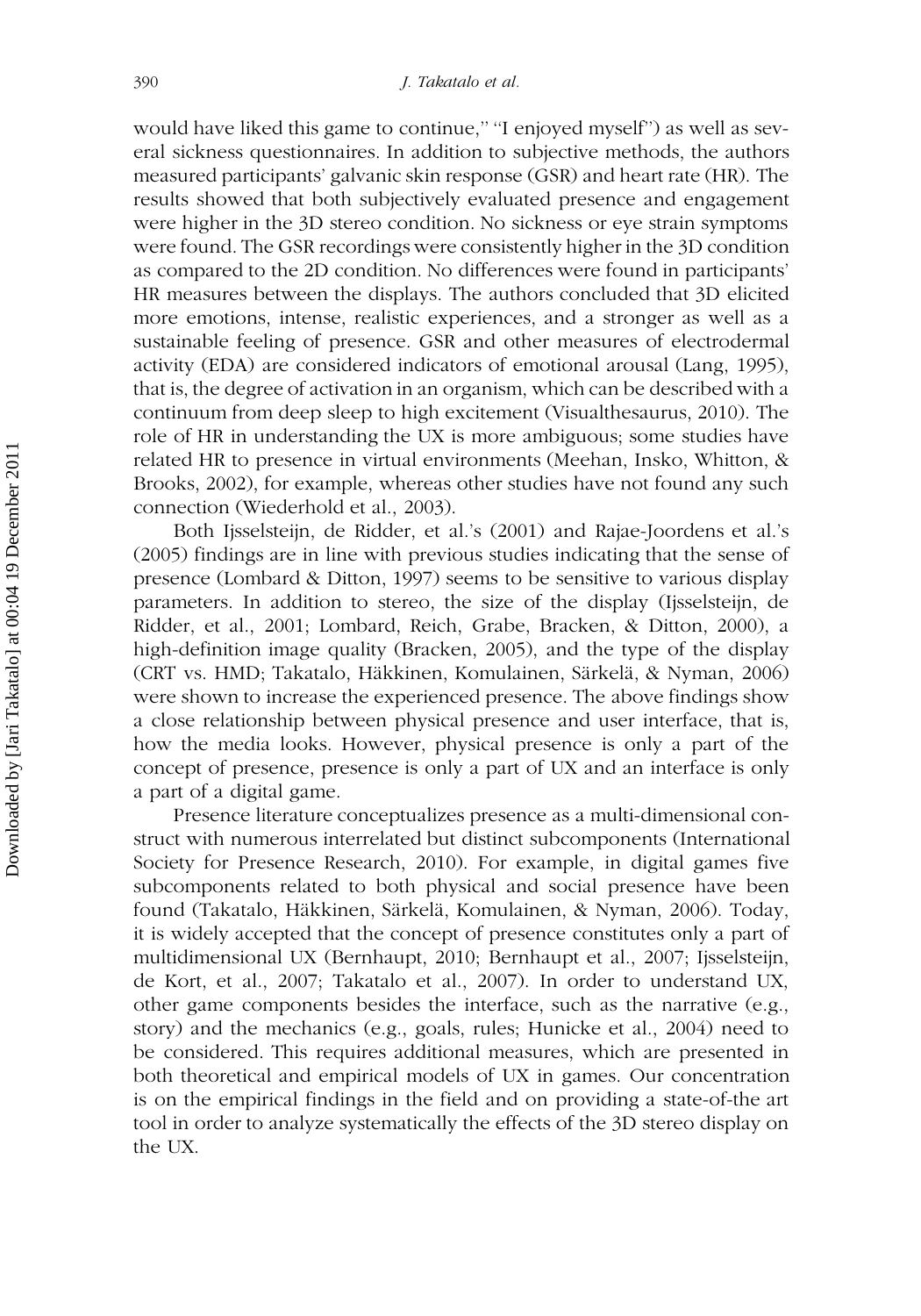#### UX IN GAMES

Numerous concepts have been used to describe the subjective perceptions and responses resulting from playing a digital game (ISO, 2008). For example, immersion, fun, presence, involvement, engagement, and flow, have been related to the UX in games (Brown & Cairns, 2004; Ijsselsteijn, de Kort, et al., 2007; McMahan, 2003; Nakatsu, Rauterberg, & Vorderer, 2005; Sweetser & Wyeth, 2005). Often these concepts are defined quite broadly; for instance, presence is ''the sense of being there,'' while flow is ''an optimal experience.'' Various psychological faculties are attached to these concepts; for example, concentration, emotions, and cognitive evaluations of a game's challenges are each referred to as immersion (McMahan, 2003). Thus, there is a good deal of overlap among these concepts, and consequently, the challenges to understanding and measuring them are accumulating. In most cases the concept itself (e.g., flow) cannot be reached and measured in a straightforward manner. Instead, the subcomponents must be recognized and measured.

An overview of the ten general UX subcomponents found in nine empirical studies is shown in Table 1. The sample sizes in these studies vary from a few dozen to thousands, and the number of studied subcomponents varies from three to ten. There is conceptual overlap among the subcomponents, depending on both the scope and the methodology of the approach. However, the majority of the studies have some kind of reference, both to the emotions and to cognitively evaluated challenges, which both are relevant subcomponents of flow (Csikszentmihalyi, 1975). Some studies have acknowledged presence as a potential subcomponent of the UX. Presence is often understood as sensory immersion, which taps the perceived realness and the attention aspects of the suggested ''Big-Three'' presence construct (the sense of space-realness-attention; Laarni, 2003). Since the stereo effect in games has been studied by means of psychophysiological methods (Rajae-Joordens et al., 2005), we present some psychophysiological findings concerning the study of multidimensional UX in games.

#### PSYCHOPHYSIOLOGICAL METHODS

Psychophysiological methods provide temporally accurate and objective information about the human physiology. Physiology underlies human experience, but in order to understand what kind of experience it indicates, other often subjective—information is associated with the objective information (Rajae-Joordens et al., 2005; Ravaja, 2004). Let's take the case of a heightened EDA in FPS's for example. In one case (*Quake III*) heightened EDA in the 3D stereo condition was interpreted as an indication of a sense of presence and engagement caused by the stereo effect after co-analysis of the questionnaire data (Rajae-Joordens et al., 2005). Then, in another example (Half-Life 2),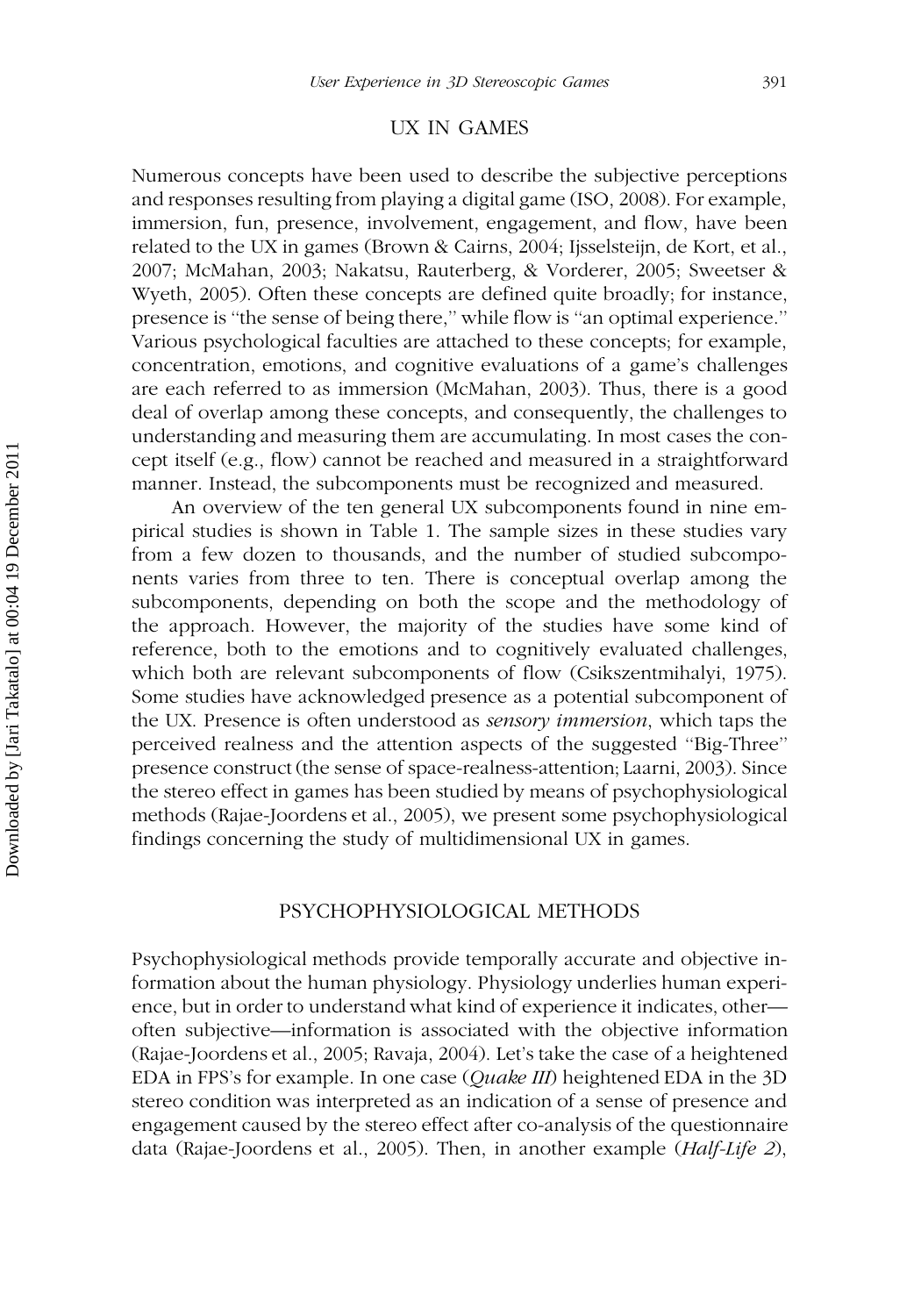Downloaded by [Jari Takatalo] at 00:04 19 December 2011 Downloaded by [Jari Takatalo] at 00:04 19 December 2011

| -Related Studies Introducing Potential, Empirically Derived UX Subcomponents. An x Indicates that the Authors have<br>t. The Main Scopes (Motivation to Play, Immersion, etc.) and the Methodologies Used Vary From One Study to the |
|--------------------------------------------------------------------------------------------------------------------------------------------------------------------------------------------------------------------------------------|
| ΙeΧ                                                                                                                                                                                                                                  |

|                                                                     | Method <sup>*</sup> par | urticipants<br>umber of<br>ź | competence<br>Skill, | Level of<br>challenge | Emotions | iutonomy,<br>freedom<br>Control, | Focus,<br>concentration | Physical<br>presence | nvolvement<br>meaning,<br>curiosity | Story,<br>drama,<br>fantasy | Social<br>interaction | usability<br>controls<br>teracti |
|---------------------------------------------------------------------|-------------------------|------------------------------|----------------------|-----------------------|----------|----------------------------------|-------------------------|----------------------|-------------------------------------|-----------------------------|-----------------------|----------------------------------|
|                                                                     |                         |                              |                      |                       |          |                                  |                         |                      |                                     |                             |                       |                                  |
| Jennett et al. (2008)<br>Poels et al. (2007)                        |                         |                              |                      |                       |          |                                  |                         |                      |                                     |                             |                       |                                  |
|                                                                     | నె<br>నే                | 727                          |                      |                       |          |                                  |                         |                      |                                     |                             |                       |                                  |
|                                                                     | PFA                     | 550                          |                      |                       |          |                                  |                         |                      |                                     |                             |                       |                                  |
| Ryan et al. (2006)<br>Sherry et al. (2006)<br>Ermi and Mäyrä (2005) |                         |                              |                      |                       |          |                                  |                         |                      |                                     |                             |                       |                                  |
| Lazzaro (2004)                                                      |                         |                              |                      |                       |          |                                  |                         |                      |                                     |                             |                       |                                  |
| Sweetser and Johnson<br>(2004)                                      | PFA, Qu<br>Qu<br>PC, Qu |                              |                      |                       |          |                                  |                         |                      |                                     |                             |                       |                                  |
| Takatalo et al. (2004) PFA                                          |                         |                              |                      |                       |          |                                  |                         |                      |                                     |                             |                       |                                  |
| Pagulayan et al. (2003) Qu, QN                                      |                         | asnd<br>÷                    |                      |                       |          |                                  |                         |                      |                                     |                             |                       |                                  |

"Method: PFA = principal factors analysis, PC = principal component analysis, Qu = qualitative interview, QN = quantitative data collection.  $^{\bullet}$ Method: PFA = principal factors analysis, PC = principal component analysis, Qu = qualitative interview, QN = quantitative data collection.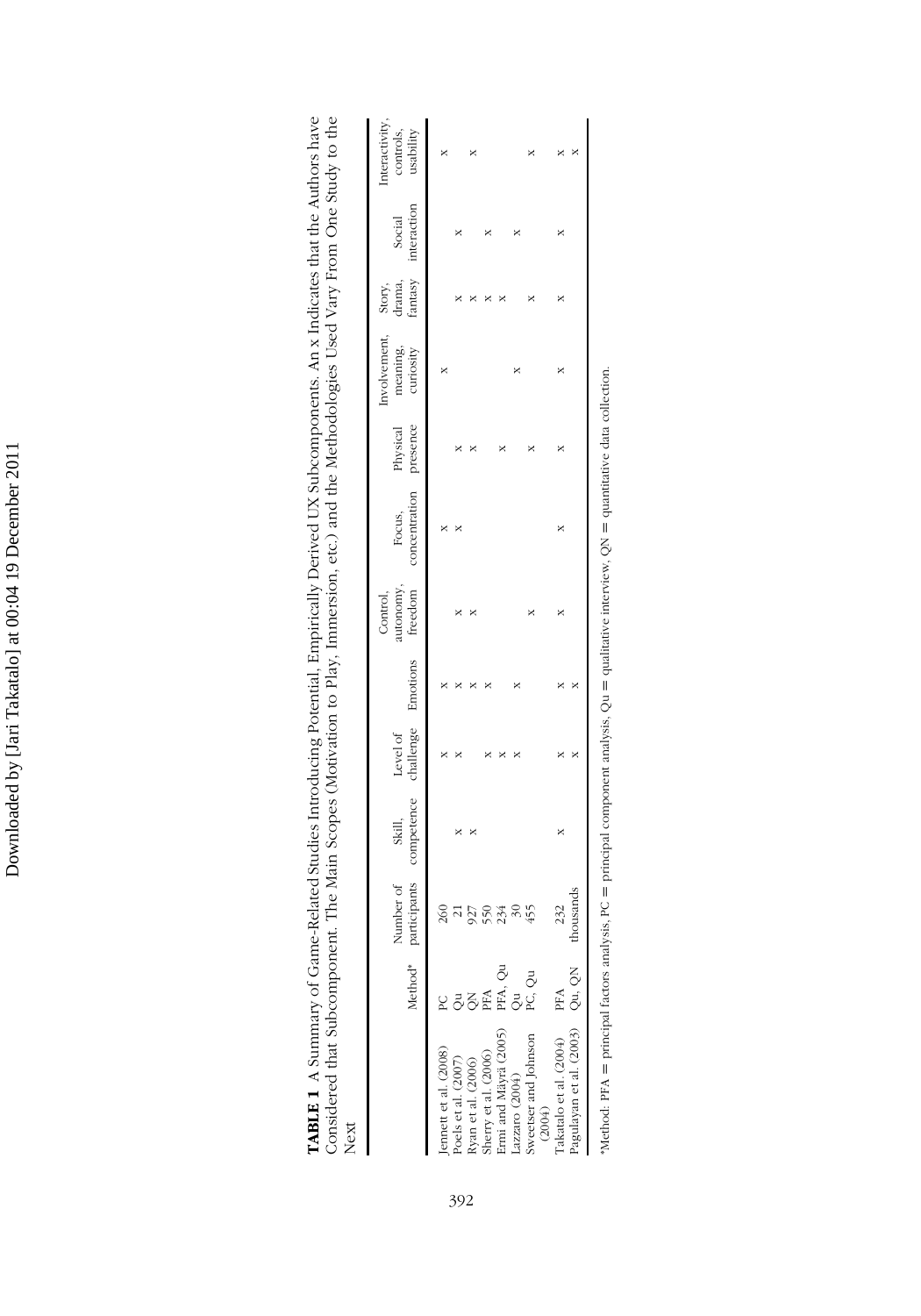heightened EDA in challenging episodes was related to challenge and tension after a coanalysis of the questionnaire data (Nacke & Lindley, 2008), and finally (*James Bond 007: NightFire*) to a wounding and death of the gamers' own character after coanalysis of the gamer behavior (Ravaja, Turpeinen, Saari, Puttonen, & Keltikangas-Jarvinen, 2008). The findings based on such coanalysis show that in FPS's EDA underlies a) presence and engagement caused by the stereo effect (Rajae-Joordens et al., 2005); b) an optimal flow experience (Nacke & Lindley, 2008); and c) fun in dying (when accompanied by the heightened facial muscle and electromyography measures; Ravaja et al., 2008).

The three different kinds of interpretations of the objective information presented above raise a question, what are the psychological processes causing the variation in EDA? This is a typical case of an inverse problem: how to determine unknown causes based on the observations of their effects (Alifanov, 1994). In each of the above examples, the interpretation of the EDA depends on the research paradigm chosen by the researcher (Ravaja, 2004). In this way, researchers associate physiological and psychological phenomena. But the challenging question still remains, whether these two measures just happen simultaneously or are strongly or even causally related to each other. The assumed relationships between physiological measures and psychological constructs are established in the laboratory with oversimplified stimuli (e.g., tone pips), and the strength of such association is not considered very high (Gómez-Amor, Martínez-Selva, & Román Salvador, 1990; Ravaja, 2004). That is why, for example, EDA measures are especially difficult to generalize to psychologically multidimensional phenomena in media environments, such as games. If psychological multidimensionality is in scope, then the participants themselves should interpret their subjective experiences. Here, we concentrate on the subjective research methods, such as interviews and questionnaires. In the field of behavioral sciences, the use of questionnaires has proven to be a valid way of assessing various mental phenomena (Breakwell, 2006; Rust & Golombok, 1999).

We have developed a Presence-Involvement-Flow Framework (PIFF; Takatalo, Häkkinen, Särkelä, Komulainen, & Nyman, 2004; Takatalo Häkkinen, Särkelä, Komulainen, & Nyman, 2006; Takatalo, Häkkinen, Kaistinen, & Nyman, in press) in order to integrate a vast number of relevant UX subcomponents into one framework and to study the UX in games as multidimensional, subjective, and psychological in nature.

#### Presence-Involvement-Flow Framework

The Presence-Involvement-Flow Framework (PIFF) is a psychological research framework devised for studying the UX in digital games. PIFF is based on the broad concepts of a sense of presence, involvement, and flow. Each concept includes subcomponents that are relevant both to the technical game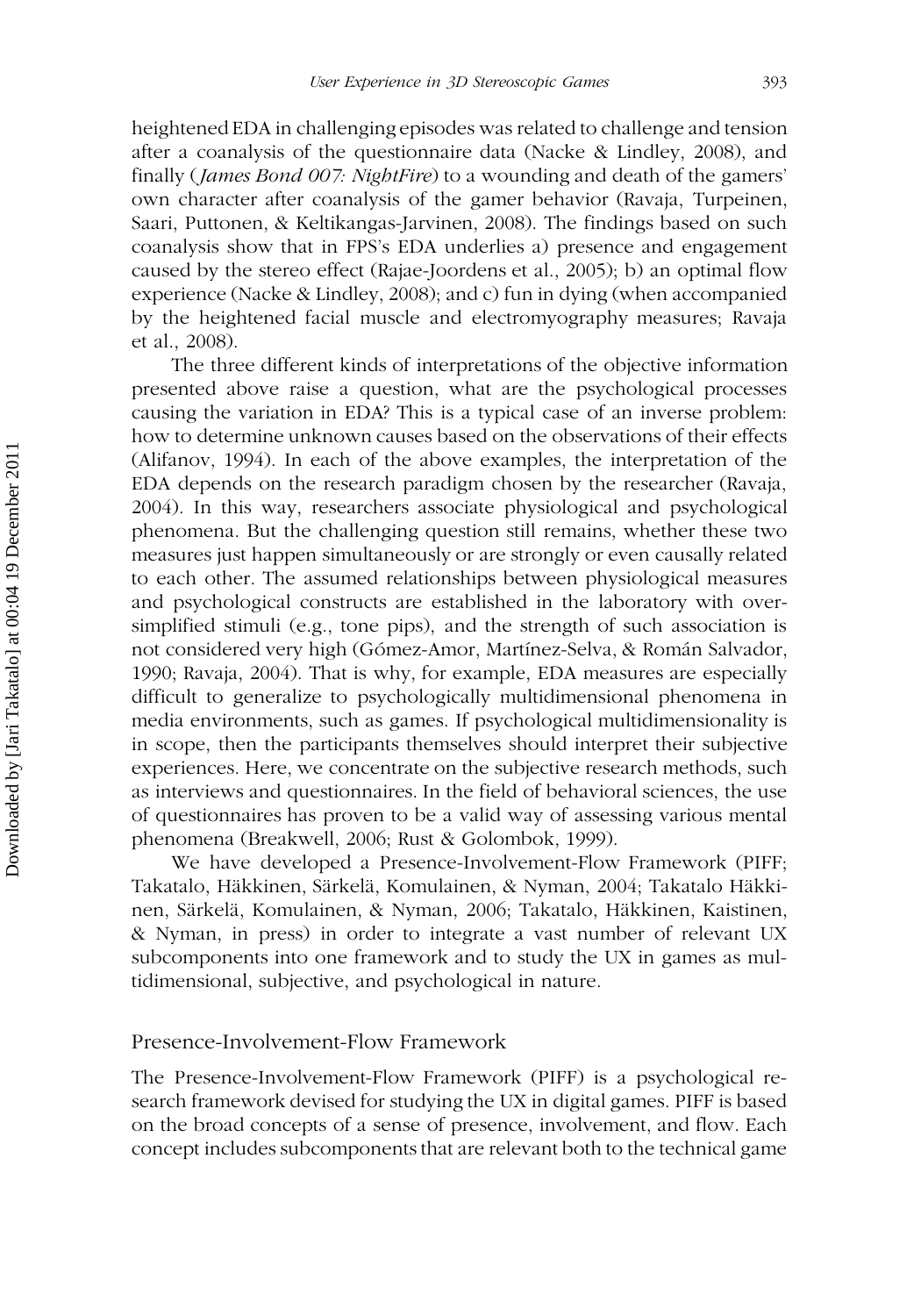components (e.g., mechanics, story) and the psychological determinants of the UX (e.g., cognitions, emotions, motivations).

The first version of the PIFF was based on two datasets ( $N = 68$  and  $N = 164$ ) and included 23 subcomponents (Takatalo, Häkkinen, Särkelä, Komulainen, & Nyman, 2004). Thereafter, more data were collected (2,182 participants) from various games (approximately 300), different displays (HMD, TV, CRT), and the contexts of play (online, offline, home, laboratory). This large and heterogeneous questionnaire data enabled deeper multivariate data analysis, which yielded 15 subcomponents. The resulting framework was, thus, called PIFF<sup>2</sup>; it is composed of two separate parts, which assess adaptation, that is, presence and involvement (Takatalo, Häkkinen, Särkelä, Komulainen, & Nyman, 2006), and flow (Takatalo, Häkkinen, Kaistinen, & Nyman, in press).

#### Adaptation: Presence and Involvement

The adaptation portion of the  $PIFF<sup>2</sup>$  describes the way gamers willingly form a relationship with a digital game (Takatalo, Häkkinen, Särkelä, Komulainen, & Nyman, 2006). Theoretically, adaptation is based on studies of the sense of presence (Lombard & Ditton, 1997) and involvement (Zaichkowsky, 1985). Presence describes gamers' experience of being in the game world and its story and sharing this world with other agents. Involvement (Zaichkowsky, 1985) is considered a measure of the gamers' motivation, that is, how interesting and important they perceived the game to be.

The Big-Three subcomponents (Laarni, 2003) of presence include attention (psychological immersion), perceptual realness (naturalness), and spatial awareness (engagement; Lombard & Ditton, 1997). This threefold construct has also been reliably reported in empirical studies (Lessiter, Freeman, Keogh, & Davidoff, 2001; Schubert, Friedmann, & Regenbrecht, 2001). Additionally, the level of arousal and the range and consistency of physical interaction are integral parts of presence (Lombard & Ditton, 1997). In addition to physical presence, the sense of social presence has been recognized (Lombard & Ditton, 1997). Social presence is composed of social richness (the game as personal and intimate), social realism (the similarity to the real world), and co-presence (being there with others).

Involvement in adaption is defined as a motivational continuum toward a particular object or situation (Rothschild, 1984). Involvement concerns the level of relevance based on inherent needs, values, and interests attached to that situation or object (Zaichkowsky, 1985). Involvement is a central and well-established concept both in the fields of buyer behavior (Brennan & Mavondo, 2000) as well as in mass communication and mass media (Roser, 1990). It includes two distinct but closely related dimensions: importance and interest (McQuarrie & Munson, 1992). Importance is predominantly a cognitive dimension concerning the meaning and relevance of the stimu-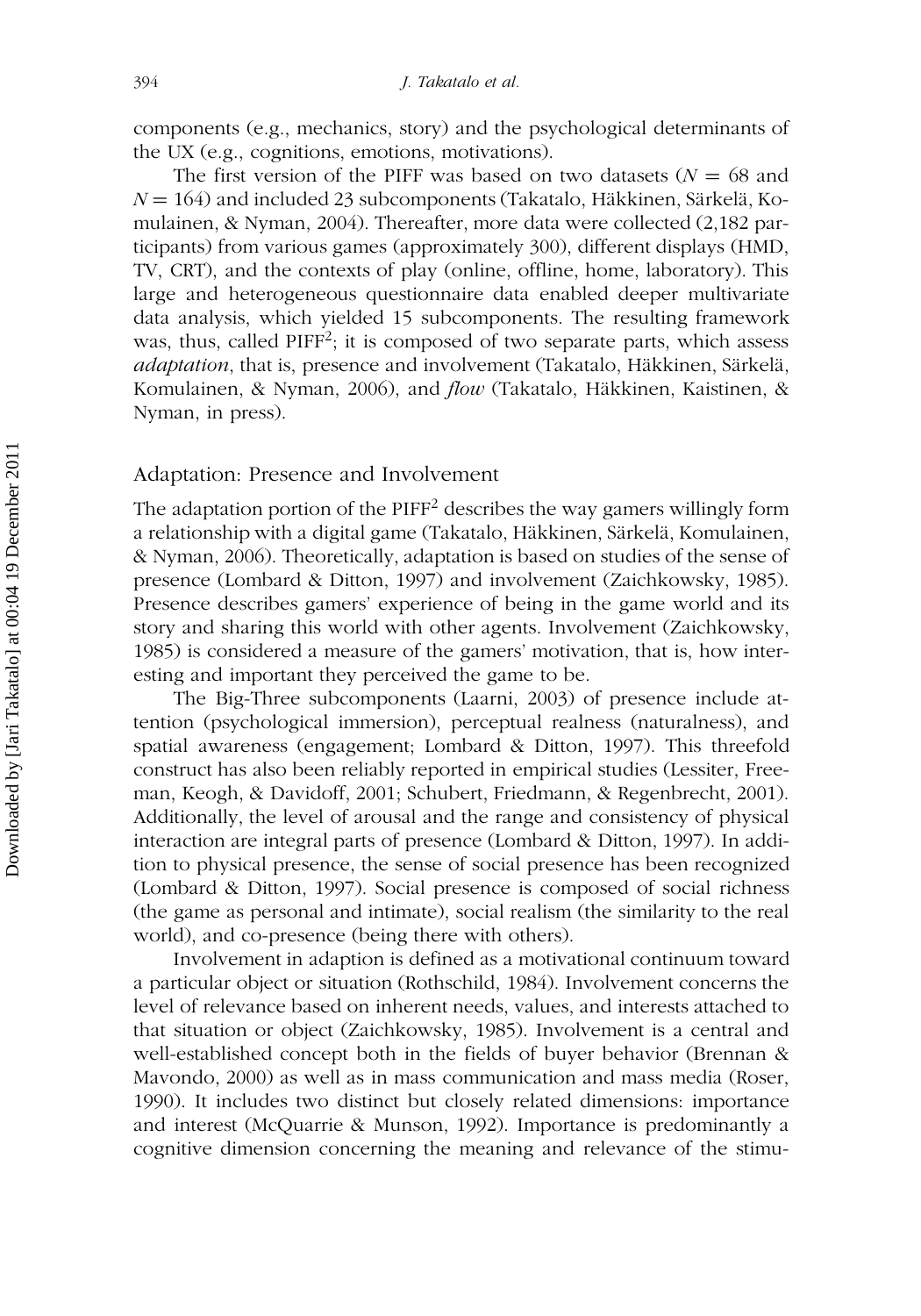lus, whereas interest is composed of emotional and value-related valences (Schiefele, 1991).

Taken together, presence and involvement indicate the shift between the real world and the game. Both are crucial when evaluating the fundamental technical game components, such as the interface and the narrative (Hunicke et al., 2004). Together, interface and narrative create a feeling of a place for gamers in which the action as well as the social interaction within the story takes place. Interface and narrative motivate gamers to pay attention to the game world that is provided (Sweetser & Wyeth, 2005). Although the range and consistency of the physical interaction in a game world are considered an integral part of the sense of presence, the interaction subcomponent did not fit in to our adaptation framework (Takatalo, Häkkinen, Särkelä, Komulainen, & Nyman, 2006). Instead, interactivity of the game was included in the flow framework along with the two other cognitive evaluations of the playing situation. These evaluations concern game mechanics (e.g., rules, goals; Hunicke et al., 2004), which affect the emotional quality in games.

#### Flow

Flow is defined as a positive and enjoyable experience stemming from an interesting activity that is considered worth doing for its own sake (Csikszentmihalyi, 1975). Thus, flow describes the subjective, qualitative, and emotional direction of the UX when participants are actively interacting with a game. Many factors have been related to this kind of optimal experience, such as clear goals and instant feedback (Csikszentmihalyi, 1990). In the core of the theory of flow is the interplay between the subjectively evaluated challenges provided by the activity and the skills possessed by the respondents. These are considered key cognitive antecedents, which are followed by different emotional outcomes. Different ratios between the evaluated challenges and skills are likely to lead to different emotional outcomes: A positive state of flow evolves through a cognitive evaluation in which both the skills and the challenges are evaluated as being high and in balance (Csikszentmihalyi, 1975; Takatalo, Häkkinen, Kaistinen, & Nyman, in press). The state of flow is often characterized by enjoyment and a positive valence (pleasure) as well as the absence of boredom and anxiety (Csikszentmihalyi, 1975). Flow has previously been related to playfulness (e.g., cognitive spontaneity; Webster & Martocchio, 1992) and the sense of control (Ghani & Deshpande, 1994; Novak, Hoffman, & Yung, 2000). In addition, a wide variety of other emotional feelings have been reported in games, such as impressiveness, amazement, and excitement (Lazzaro, 2004; Schubert et al., 2001).

Psychologically, the core idea of the flow theory (Csikszentmihalyi, 1975) is similar to cognitive theories of emotions (Ellsworth & Smith, 1988; Frijda, 1987; Lazarus, 1991). These theories support the idea that cognitive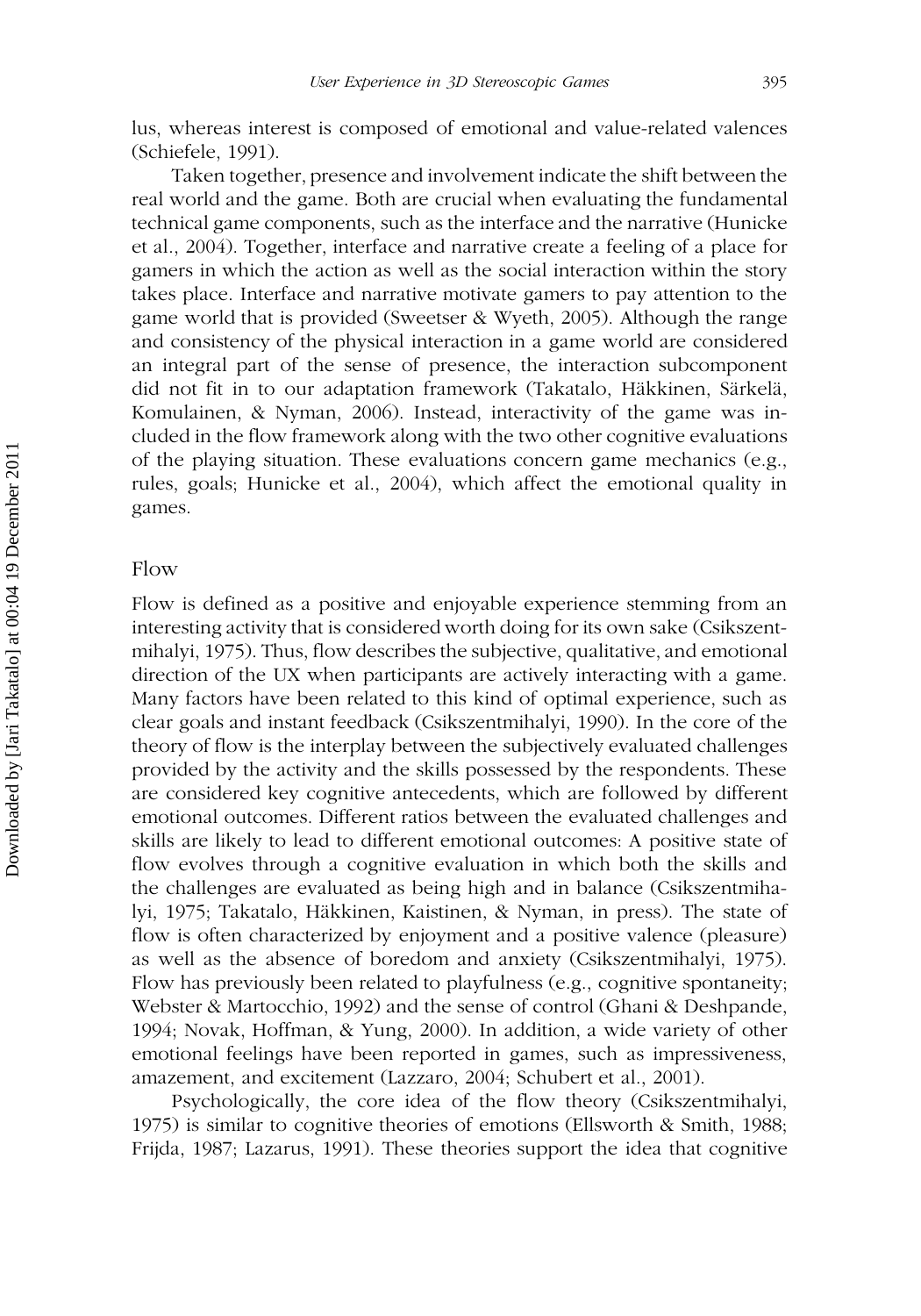evaluations of events in the world are necessary parts of emotions. Various evaluations, such as the anticipated effort involved in a situation and the perceived obstacles, shape the emotions attached to these events (Ellsworth & Smith, 1988). In the theory of flow, the evaluation concerns the game challenges and the skills of the gamer. Also memory and previous experiences have an effect on the cognitive evaluation process and the evolution of emotions. Cognitive evaluations by the gamers and the related emotional outcomes provide useful subcomponents for analyzing the UX from the first moments of play to the completion of the game. Taken together, with theoretical and methodological strengths,  $PIFF<sup>2</sup>$  provides a state-of-the art measurement tool for analyzing the UX in games.

#### OBJECTIVES OF THE STUDY

The purpose of this study was to investigate whether the common belief of "the more stereo, the better experience" is true. In addition, we wanted to deepen the understanding of the added value of stereo in games. Thus, we analyzed a rally game, which was played with three different display disparities, namely, 2D, medium stereo separation, and high stereo separation. The UX was analyzed with a broad qualitative–quantitative hybrid method, which included PIFF<sup>2</sup>, simulator sickness symptoms, qualitative open-ended questions of the gamers' descriptions of the game in all conditions as well as the possible downsides of the stereo effect in two stereo conditions, participants' demographic information, basic eye physiology, and objective performance in the game played. We also wanted to determine, whether demographic or other background variables had any effect on the UX.

#### METHOD

#### Participants

In the experiment, 91 university students (42 males, 49 females) were examined in a between-subjects design in which a driving game was played using three different stereo separation settings for the display (none, medium, and high). The mean age of the participants was 23.7 years ( $SD = 3.23$  years). Most of the participants (85.7%) were fulltime students. The participants had various educational backgrounds; 23 different major subjects were represented. The most common majors were information technology (16.5%), psychology/cognitive science (12.1%), economics (11.0%), mathematics (8.8%), and biology (7.7%). The majority (68.3%) of the participants in either of the two stereo conditions (medium or high) had previous experience with stereoscopic images (films, autostereograms, or books).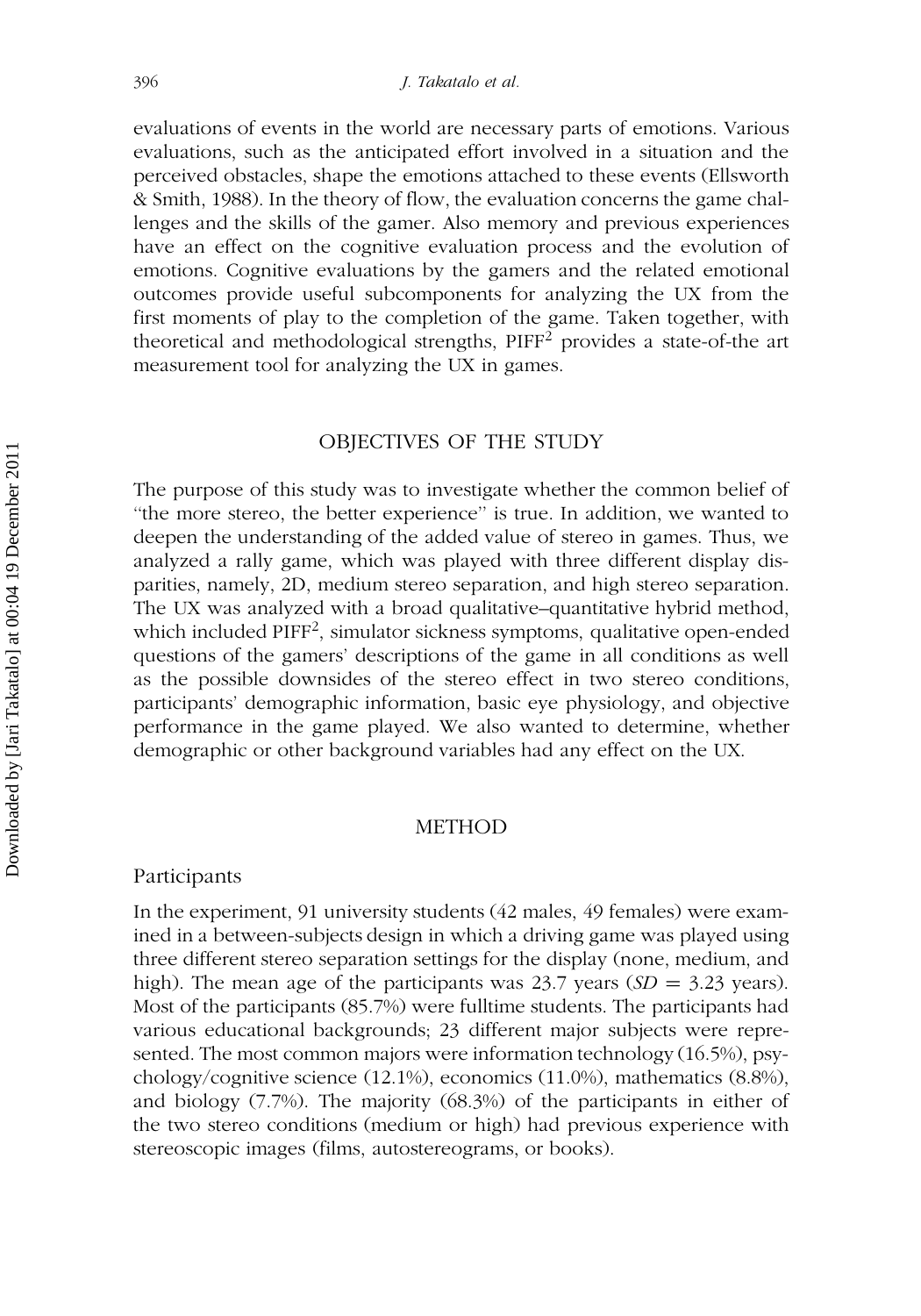#### Data Collection

# PIFF<sup>2</sup> AND SIMULATOR SICKNESS

The EVE Experience questionnaire (EVEQ-GP) was used to measure PIFF<sup>2</sup>. The questionnaire includes 139 questions (on a 7-point Likert scale and with semantic differentials) measuring 15 presence, involvement, and flow subcomponents (Table 2). These were divided into seven adaptation and eight flow subcomponents. In this study, the factor scores from each subcomponent were formed and used as a measurement scale. (To learn more about the origin and previous use of the PIFF<sup>2</sup>, the reader is referred to our previous work: Takatalo, 2002; Takatalo, Häkkinen, Kaistinen, & Nyman, 2007, 2011; Takatalo, Häkkinen, Komulainen, Särkelä, & Nyman, 2006; Takatalo, Häkkinen, Särkelä, Komulainen, & Nyman, 2004, 2006).

Participants filled in the Simulator Sickness Questionnaire (SSQ; Kennedy, Lane, Berbaum, & Lilienthal, 1993) immediately before and after the experiment. The SSQ includes three different symptom dimensions: nausea, oculomotor, and disorientation. In addition, a total score can be calculated from the individual dimension scores. In the results analysis we used only those SSQ scores obtained after the experiment. We excluded two participants who had very high SSQ scores after the experiment. Both participants belonged to the medium stereo condition. The exclusion was done by detecting statistically significant outliers from the SSQ scores (a 95% significance limit). In addition, participants were able to report experienced downsides related to stereo displays in an open-ended question. An overview and frequencies of the most often mentioned downsides are reported.

#### QUALITATIVE DATA

After the experiment, participants were asked to write down short descriptions and individual words about their playing experience. In this way, the gamers were able to describe how they perceived the game world, how they felt playing the game, and what the main reason for the described feeling was. Collecting participants' qualitative descriptions enables us to obtain a deeper understanding of the experiences gamers had. Such qualitative method has been utilized to analyze 3D stereoscopic movies (Häkkinen, Kawai, et al., 2008), demanding visual quality (Nyman et al., 2006; Radun, Leisti, Häkkinen, et al., 2008; Radun, Leisti, Virtanen, et al., 2010) and playing experiences in general (Komulainen, Takatalo, Lehtonen, & Nyman, 2008), for example. A large number of different descriptions was coded into 48 code classes with Atlas.ti software (Scientific Software Development, Berlin, Germany). For example, a code Reason (see Figure 1) included 17 descriptions, such as 3D graphics, stereo view [enhanced speed], third dimension [was fun], stereo display [made the environment more real or created a feeling of the game world], and display that immersed.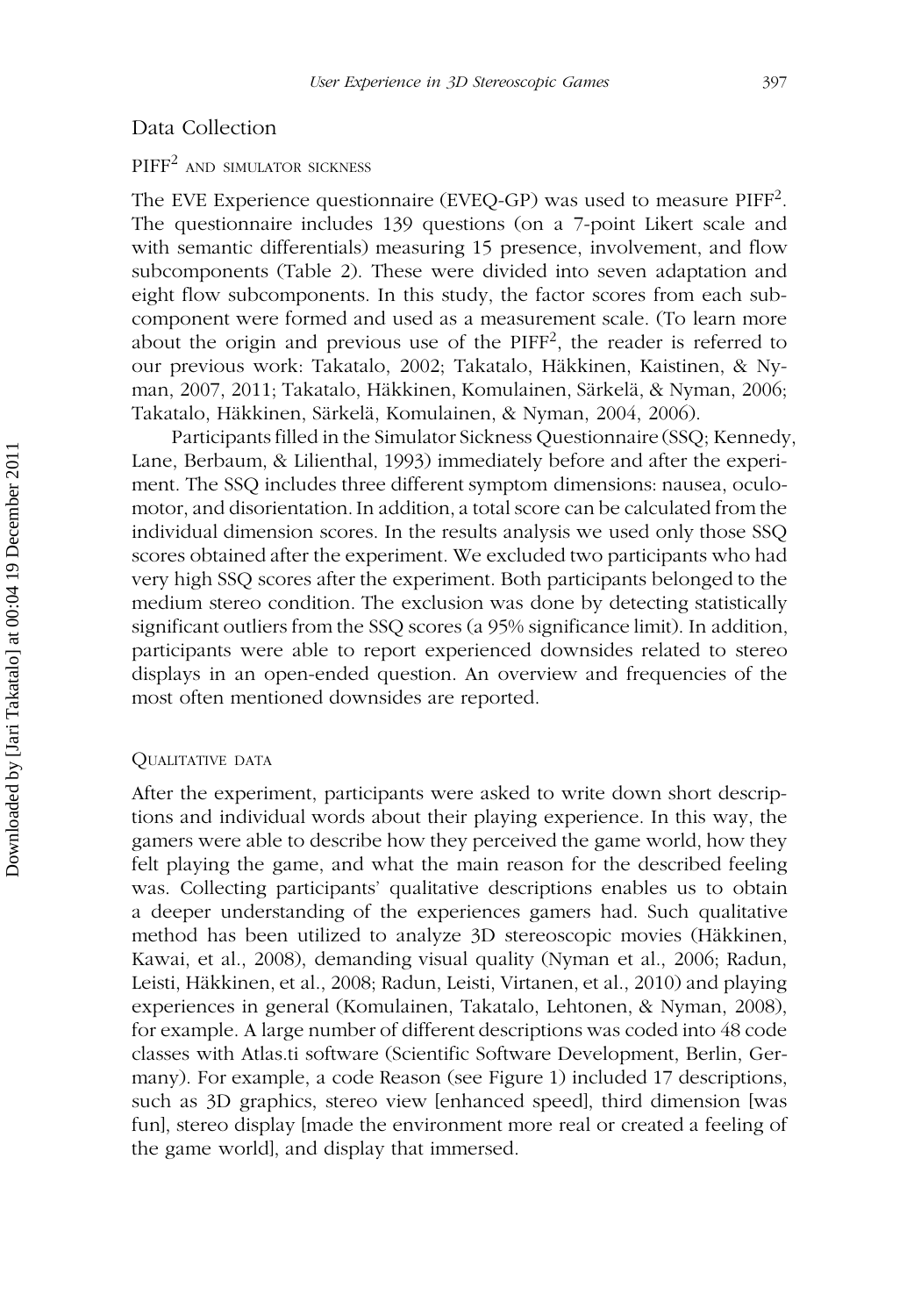|                         | Name and<br>number of items |    | Þ   | Description                                                | Sample question                                                           |  |  |  |  |  |
|-------------------------|-----------------------------|----|-----|------------------------------------------------------------|---------------------------------------------------------------------------|--|--|--|--|--|
| <b>ADAPTATION</b>       |                             |    |     |                                                            |                                                                           |  |  |  |  |  |
| Presence                | Role<br>Engagement          | 12 | .80 | Enclosed by the role<br>and place provided<br>by the story | "I felt that I was one of<br>the characters in the<br>story of the game." |  |  |  |  |  |
|                         | Attention                   | 12 | .88 | Time distortion and<br>focusing on the<br>game world       | "I was not aware of my<br>'real' environmet."                             |  |  |  |  |  |
|                         | Co-Presence                 | 14 | .89 | Feeling of sharing a<br>place with others                  | "I felt that I was in the<br>game world with<br>other persons."           |  |  |  |  |  |
|                         | Arousal                     | 5  | .70 | Level of emotional<br>arousal                              | "I was stimulated-I<br>was unaroused."                                    |  |  |  |  |  |
|                         | Physical<br>Presence        | 17 | .82 | Feeling of being in a<br>real and vivid place              | "In the game world<br>everything seemed<br>real and vivid."               |  |  |  |  |  |
| Involvement             | Interest                    | 6  | .72 | Value-related valences<br>towards the game                 | "The game was<br>exciting."                                               |  |  |  |  |  |
|                         | Importance                  | 8  | .89 | The meaning and<br>relevancy of the<br>game                | "The game mattered to<br>me."                                             |  |  |  |  |  |
|                         |                             |    |     | <b>FLOW</b>                                                |                                                                           |  |  |  |  |  |
| Cognitive<br>evaluation | Competence                  | 11 | .86 | Skilled with positive<br>feelings of<br>effectiveness      | "I felt I could meet the<br>demands of the<br>playing situation."         |  |  |  |  |  |
|                         | Challenge                   | 5  | .76 | Game was challenging<br>and required my<br>abilities       | "Playing the game felt<br>challenging."                                   |  |  |  |  |  |
|                         | Interaction                 | 9  | .72 | Speed, range, and<br>mapping of the<br>interaction         | "The game responded<br>quickly to my<br>actions."                         |  |  |  |  |  |
| Emotional<br>outcome    | Valence                     | 10 | .77 | Positive valence,<br>happy, not bored or<br>anxious        | "I felt happy-I felt<br>sad."                                             |  |  |  |  |  |
|                         | Impressiveness              | 9  | .79 | Amazed and<br>astonished by the<br>game                    | "I was astonished and<br>surprised at the game<br>world."                 |  |  |  |  |  |
|                         | Enjoyment                   | 7  | .77 | Playing was pleasant<br>and somewhat<br>special            | "I will recommend it to<br>my friends".                                   |  |  |  |  |  |
|                         | Playfulness                 | 9  | .78 | Feelings of flow and<br>ease of doing                      | "I felt innovative."                                                      |  |  |  |  |  |
|                         | Control                     | 5  | .74 | Feeling of being in<br>control and<br>independent          | "I was dominant—I<br>was submissive."                                     |  |  |  |  |  |

TABLE 2 Name, Number of Questions, Tarkkonen's Rho Reliability Coefficient, Short Description, and A Sample Question from each Subcomponent of the PIFF2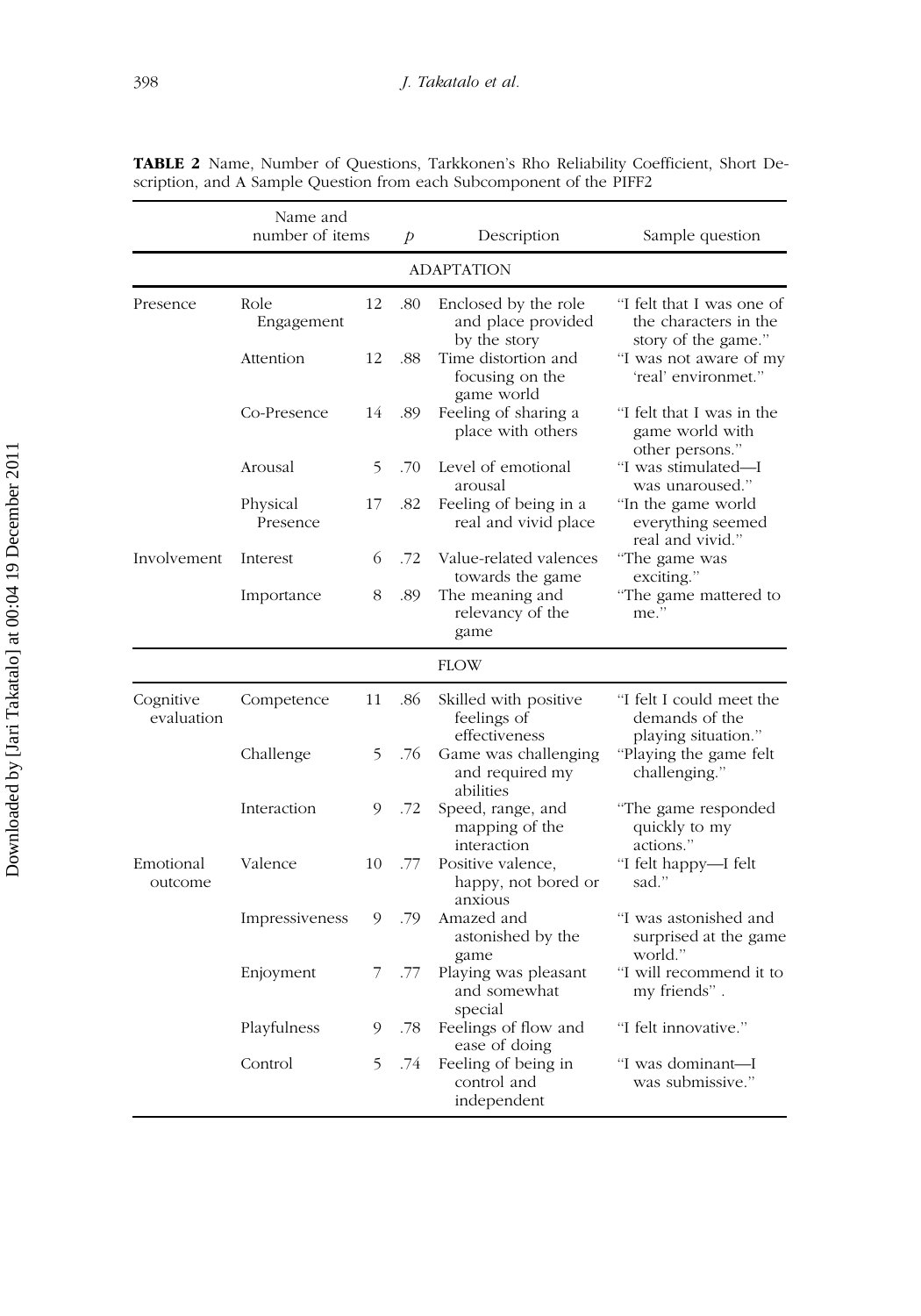

FIGURE 1 Correspondence analysis for the 24 descriptive codes and the three display conditions. The left side of the dimension one (X-axis) is characterized by good visual quality and realism; characteristic of the right side is poor visual quality. The upper end of the dimension two (Y-axis) represents typical ways of describing the playing of driving games, while lower end shows more the feeling of being in the game. The ellipses present the relationships between the display conditions and descriptive codes.

Each code class represents a dichotomous variable. If a participant has mentioned the issue included in the code, the participant is given 1 in that code, and if not the participant is given 0. Each of the 48 codes had at least 10 mentions among the participants. To ensure the reliability of the codes, another independent researcher coded the whole data set. Cohen's kappa coefficient (Cohen, 1960) was calculated for each code, and seven codes with a kappa value smaller than .61 were removed. Altman (1991) has stated that kappa values of .61 to .80 are good, and values above .80 are excellent. Values of the remaining codes in this study ranged between 66. and 1.00.

The remaining 41 codes were analyzed in a correspondence analysis (CA), which is a multivariate descriptive data analytical technique for categorical data. CA shares similarities with the principal components analysis, which applies to continuous data. CA is designed to explore simple two-way and multi-way tables containing some measure of correspondence between the rows and the columns. It is helpful in depicting the relationship between two or more categorical variables in a 2D spatial map, illustrating and sum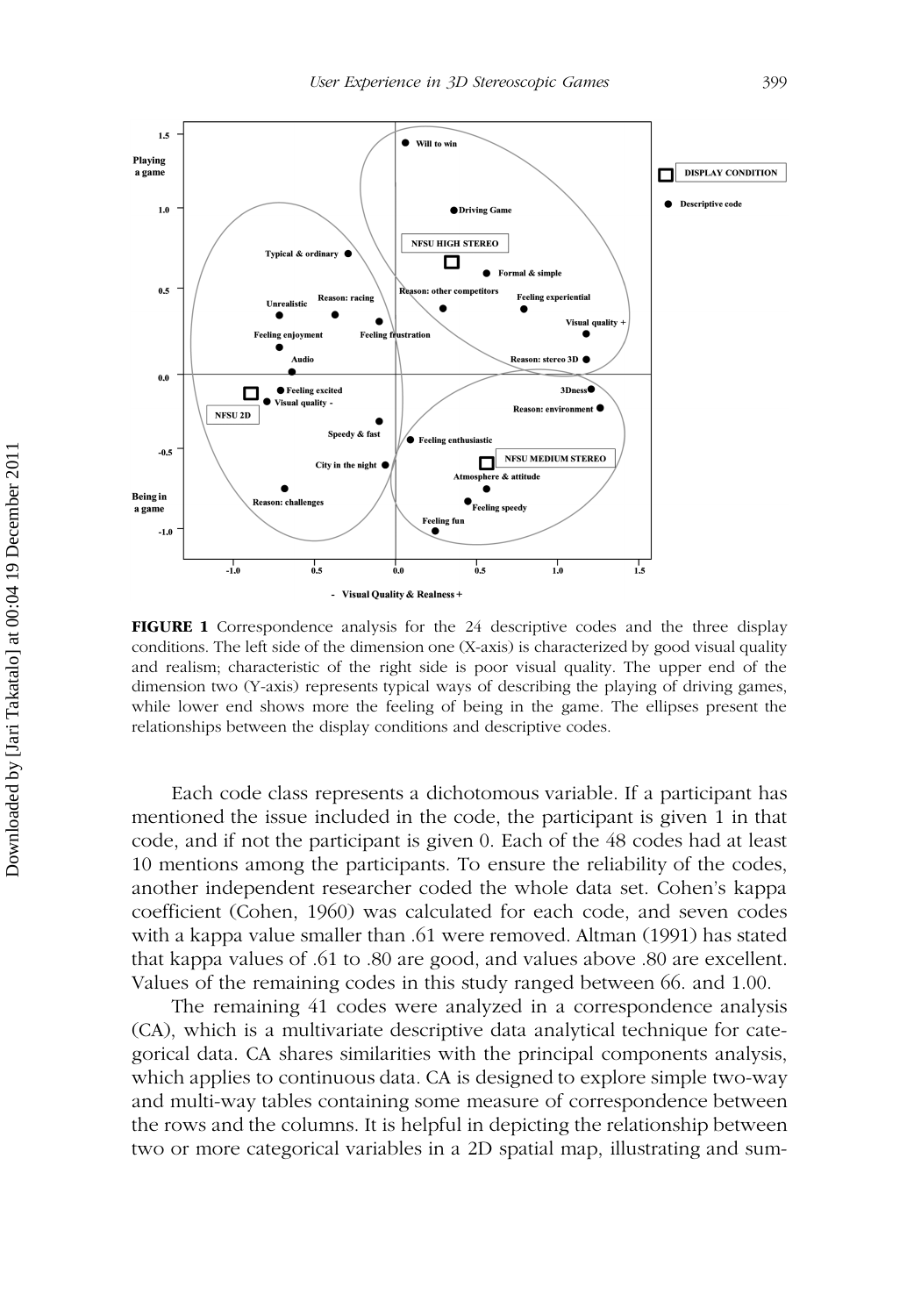marizing similarities and differences between categories and the associations between them (Greenacre, 1984). Because finding such relationships from a 3-x-41 frequency table is rather challenging, we applied CA to depict how participants' descriptions and feelings (columns) vary in different display conditions (rows).

#### PARTICIPANTS' BACKGROUNDS

The background questionnaire included 40 questions consisting of general demographic items, stereoscopy- and technology-related questions, participants' susceptibility to sickness symptoms, and their overall feeling on the testing day. In this study, the following background questions were analyzed: age, general playing frequency, driving game frequency, driving game skills, attitude to driving games, motivation to play games, prior experience with computers, and computer use hours per week. The gender of the participants was balanced between the display groups beforehand. Although two participants with very high SSQ scores after the experiment were excluded, none of the participants gave the response ''often'' to the background question asking ''How often did you get sickness symptoms in a car or a boat?''. The purpose of this question was to detect persons who would be extremely susceptible to sickness.

#### VISION TESTING

Before the playing experiment began, each participant's vision was tested to ensure that participants would not have condition that would affect their ability to perceive 3D stereo or to increase the amount of symptoms. Basic visual functioning was measured with Snellen E-chart (far visual acuity), reading test (near visual acuity), and FACT near test (contrast sensitivity). Interpupillary distance was measured to check that none of the participants would have extremely wide or narrow distance between the eyes, as this might affect the perception of depth. Stereoscopic acuity was tested with a Randot test to exclude participants that do not have stereoscopic vision. Horizontal and vertical near phoria were measured with the Maddox Wing,<sup>1</sup> because in phoria the visual system needs to compensate for the slight misalignment of the eyes and, thus, high phoria values indicate that a participant might be more susceptible to eye discomfort. Furthermore, the relation between accommodative convergence and convergence were measured with the Maddox Wing. The function of the accommodation and convergence were further tested with the RAF gauge which measures the nearest point the eye can comfortably accommodate (the near point of accommodation) as well as the near point of vergence, which measures the nearest point to which the eye can converge without the stimulus becoming double.

A participant was excluded from the main experiment if his or her stereoscopic acuity was less than 60 arc per second, the horizontal phoria was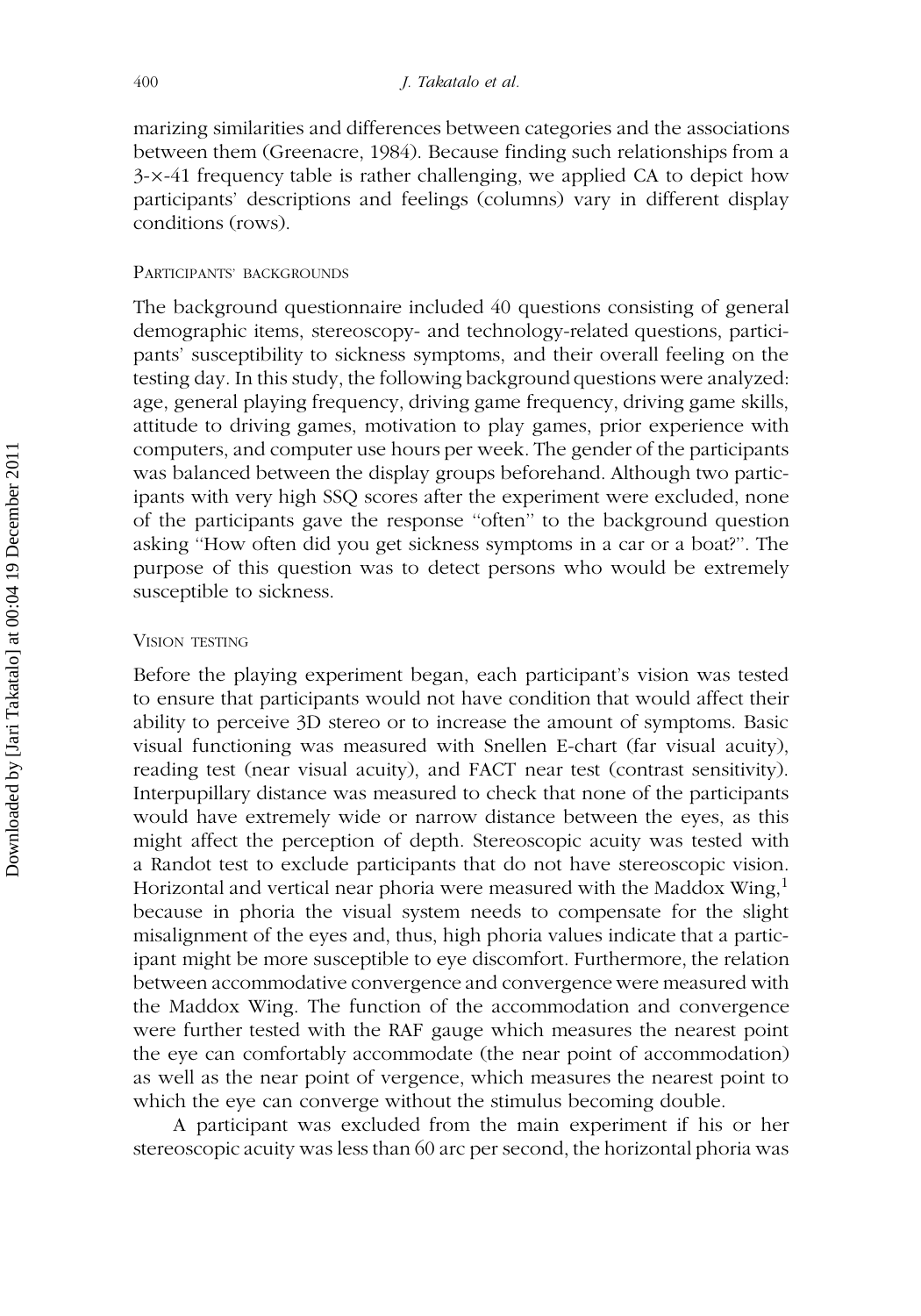more than 7D in an esophoric direction or more than 13D in an exophoric direction, the vertical phoria were more than 1D, the visual acuity was less than 0.80, and the contrast sensitivity was outside the 95% limit indicated in the FACT test. We also measured the near point of accommodation and the horizontal near-phoria after the experiment to detect any changes in the functioning of the accommodation and vergence systems.

#### Apparatus

All the participants used a Planar PE171/Planar SD1710 StereoMirror (Planar Systems, Inc., Beaverton, OR) monitor to play the game. The monitor consists of two different displays reflected on the same screen with a mirror. This is a binocular display providing a resolution of 800  $\times$  600 pixels and a fieldof-view of  $30 \times 30$  degrees. The color quality was set at  $32$  bits, and the screen resolution, at 75 Hz. The computer used in the experiment was HP Compaq dc 7600 Convertible, Pentium 4 3.4 CPU at 3.4 GHz, with total memory 1000 MB DDR-SDRAM PC2-4200 (533 MHz), the display adapter ASUS EN7900GTX-512MB DDR3 (NVIDIA GeForce 7900GTX GPU), and the sound card Realtek ALC260 audio.

The stereo separation for the three display groups was set to 0 (2D,  $n =$ 31), 28% (medium stereo,  $n = 31$ ), and 70% (high stereo,  $n = 29$ ), based on the scale provided by the display adapter. The 28% condition represents a medium stereo separation, in which the disparity range of the game graphics varied between the display levels to 1.6 degrees in uncrossed direction. The 70% condition represents a high stereo disparity range of the game and the graphics varied between the display levels to 4.8 degrees in uncrossed direction. These disparity ranges were selected based on pilot testing with expert users. The subjects in all groups played the game wearing polarized glasses, and the setting for the three groups was similar in every way with one exception; the stereo separation was changed.

#### Statistical Analysis

Two distinct between-subjects multivariate analyses of variance (MANOVA) were conducted for both sets of  $\mathrm{PIFF}^2$  subcomponents (adaptation and flow) in order to control for the familywise Type I error. Significant differences in MANOVA were further studied in a univariate analysis. An additional multivariate analysis of covariance (MANCOVA) was performed to study the user background and eye physiology in more detail. SSQ dimensions were studied with univariate analyses of variance (ANOVAs). The inspection of the distributional assumptions crucial for multivariate statistical tests showed no univariate or multivariate outliers, and the normality, the homogeneity of variance-covariance matrices, and the correlations between the subcomponents used (a Pearson correlation ranged between .004 and .653) were all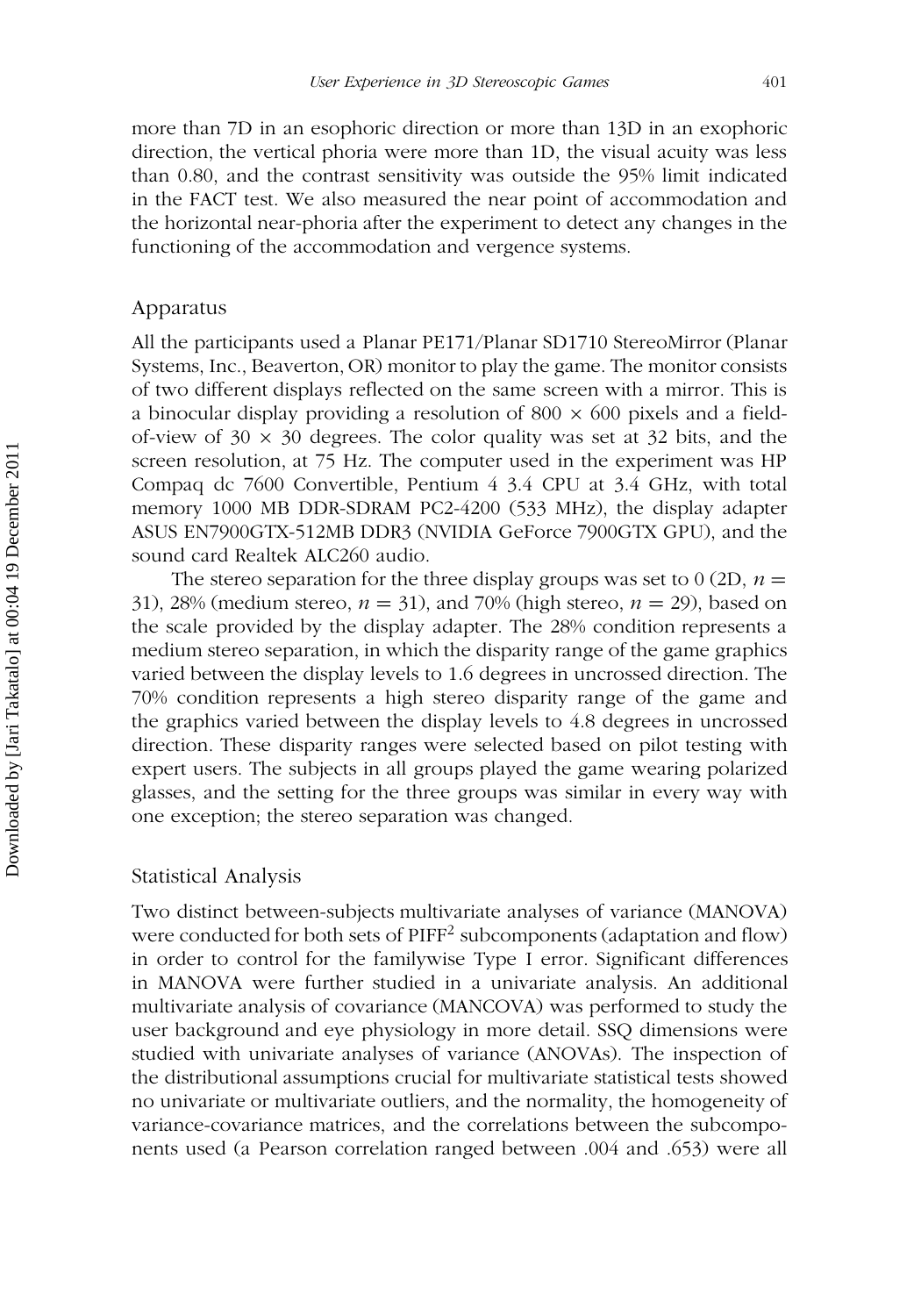satisfactory. CA was used to analyze the qualitative data. All of the analyses were conducted with SPSS 15.0.

#### Procedure

Each participant played Need for Speed Underground (NFSU; Need for Speed Underground, 2003) for 40 minutes. NFSU is a first person driving game with a great deal of camera movement, numerous horizontal changes, and intense flux. The Microsoft sidewinder Gamepad was used to play NFSU. The participants were instructed to proceed at their own pace and, if possible not to ask for instructions while playing. However, they were assisted if they encountered insurmountable problems (i.e., technical or otherwise immediate disruptions). The task lasted for 40 minutes after which the subjects answered the questionnaires. During the game play, two objective performance measures were collected: the number of races attended and the winning percentage.

#### RESULTS

# PIFF<sup>2</sup> and SSQ

Adaptation (e.g., involvement and presence) to a game differs among the three display conditions. The results of the MANOVA indicated a significant main effect for the display in all seven adaptation subcomponents (Wilk's Lambda = .72,  $F(14, 160) = 2.05, p < .05, \eta^2 = .15$ ). The univariate ANOVAs showed no difference in either interest or importance between the display conditions (Table 3). Thus, the participants were equally involved and motivated to play the game. On the other hand, the gamers in a medium stereo condition experienced the sense of presence differently. Characteristic of the medium stereo condition was its power to create a feeling of being and acting in a real and vivid place (physical presence), being in a particular role (role engagement), and sharing the space with others (co-presence). Post-hoc testing (Tukey B) showed that the medium stereo condition was significantly higher compared to the 2D condition in all three presence scales  $(p < 0.05)$ . The two stereo conditions differentiated significantly in physical presence and role engagement. The 2D and high stereo conditions did not have any significant differences. In addition, equal amounts of both arousal and attention were experienced in each display condition.

The MANOVA of the eight flow subcomponents revealed no statistically significant differences among the display conditions (Wilk's Lambda = .88,  $F(16, 158) = .68$ ,  $p = .81$ ,  $\eta^2 = .06$ ). Thus, the participants evaluated their own competence, game challenge, and interaction in the game equally in each of the three display conditions. Consequently, the emotional quality of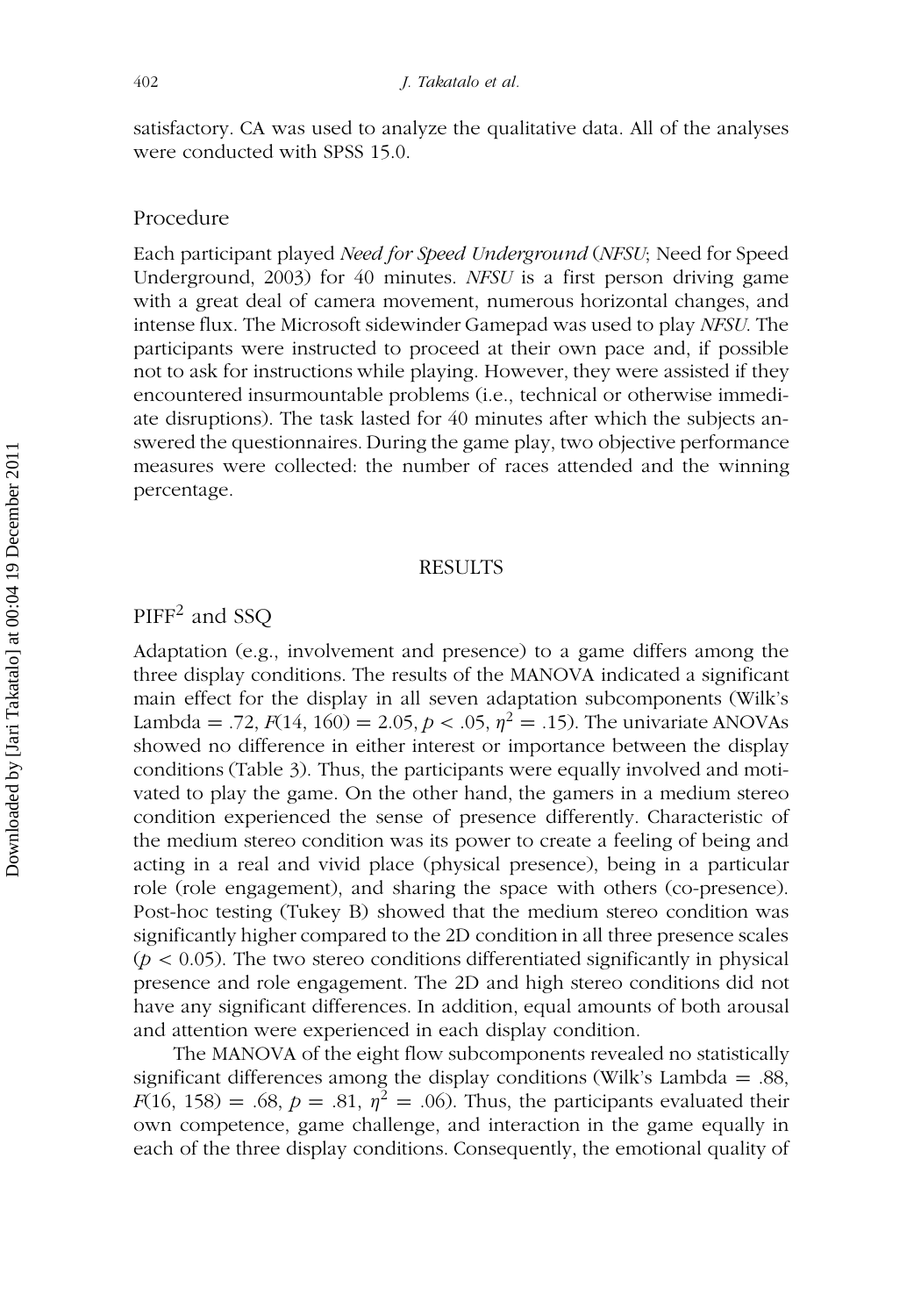|                                         |                            | Experimental group   |                            |                      |                               |                      |                         |                   |  |
|-----------------------------------------|----------------------------|----------------------|----------------------------|----------------------|-------------------------------|----------------------|-------------------------|-------------------|--|
|                                         | 2D                         |                      | Medium<br>stereo           |                      | High<br>stereo                |                      | F                       | $n^2$             |  |
| PIFF <sup>2</sup> subcomponent          | M                          | <i>SD</i>            | M                          | SD <sub>-</sub>      | M                             | SD <sub>-</sub>      |                         |                   |  |
|                                         |                            |                      | <b>INVOLVEMENT</b>         |                      |                               |                      |                         |                   |  |
| Interest<br>Importance                  | $-0.05$<br>0.03            | 0.86<br>1.03         | 0.13<br>0.24               | 0.91<br>1.13         | 0.12<br>$-0.19$               | 0.88<br>0.85         | 0.39<br>1.31            | .01<br>.03        |  |
|                                         |                            |                      | <b>PRESENCE</b>            |                      |                               |                      |                         |                   |  |
| Arousal<br>Attention<br>Role Engagement | 0.02<br>$-0.11$<br>$-0.27$ | 0.81<br>0.76<br>0.89 | $-0.10$<br>$-0.17$<br>0.28 | 1.01<br>0.69<br>0.80 | $-0.08$<br>$-0.30$<br>$-0.22$ | 0.72<br>0.81<br>0.80 | 0.16<br>0.53<br>$3.96*$ | .00<br>.01<br>.08 |  |

TABLE 3 Group Means (M), Standard Deviations (SD), and ANOVA Statistics of the Adaptation, that is, Involvement and Presence Subcomponents in Three Different Display Conditions

the UX measured with valence, impressiveness, enjoyment, playfulness, and control was similar in each condition.

There were no differences between the disparity conditions in adverse symptoms measured with the SSQ (total score, nausea, oculomotor, and disorientation). In addition to the SSQ, participants in the two stereo conditions were able to report possible downsides of the display used. Five participants in both the stereo conditions reported having eye problems. However, 12 participants reported having double images in the high stereo condition (3 participants in medium stereo) and 8 participants mentioned blurred or unclear vision (one participant in medium stereo).

#### Qualitative Data

The 41 codes composing the dichotomous variables of our qualitative data were analyzed in a CA. Similar to principal components analysis, CA provides orthogonal dimensions, which are extracted in order to maximize the distance between the row and column points (Greenacre, 1984). Usually, two first dimensions are used to create a spatial map, which depicts and provides useful information about nonlinear relationships within the data. In our case, the derived 41 codes concerning the gamers' descriptions of the game environment and their feelings about the game were used as column variables, and the three experimental display conditions were used as row variables.

Figure 1 presents the correspondence between the descriptive codes and the three display conditions. In order to clarify the output figure, those codes contributing to the point of inertia less than .020 in either of the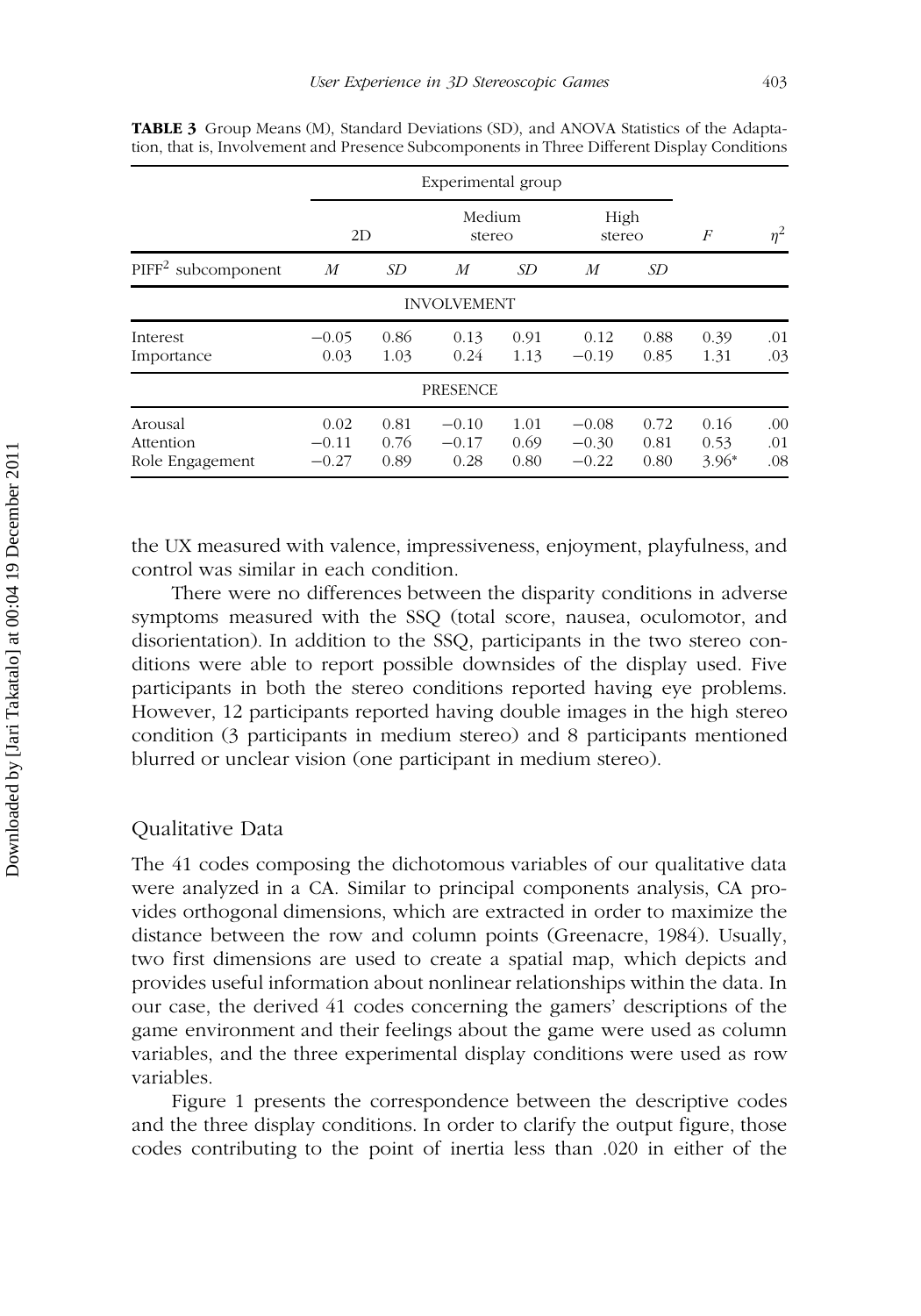two dimensions were removed. For the remaining 24 codes, we extracted two dimensions, with a proportion of 64% of inertia to the dimension one and 36% to the dimension two. The  $\chi^2[46] = 104,0, p < .001$  supported the meaningful relationship between the row and column variables. The dimension one was named ''Visual Quality & Realness,'' and the dimension two was called ''Being in the Game–Playing the Game,'' according to the corresponding codes.

Figure 1 shows that both stereo conditions were evaluated more realistically and higher in visual quality compared to the 2D condition. The UX in the medium stereo condition was characterized by the nightly 3D city environment, speed, challenges, and the right kind of atmosphere and attitude. In the high stereo condition, 3D was also characteristic, but so was a feeling of competing and will to win. The game was characterized as being somewhat formal, a simple, typical, and ordinary driving game. Although the 2D condition was characterized as visually poor and unrealistic, it was still found to be enjoyable and exciting thanks to the challenges provided by racing. Also audio elements, such as the background music, were mentioned more in this visually poorer condition.

## Background Questionnaires and Performance Metrics

The following background questions in three display conditions were compared: age, general playing frequency, driving game frequency, driving game skills, attitude to driving games, the motivation to play games, prior experience with computers, and computer use hours per week. Participants in the medium stereo condition were the most experienced with computers  $(\chi^2[4] = 14.12, p < .01)$ . The participants in that group also reported the most hours of computer use per week ( $M = 35.3$ ,  $SD = 22.1$ ) as compared to the high stereo condition ( $M = 21.6$ ,  $SD = 18.5$ ) and the 2D condition  $(M = 17.1, SD = 14.2)$  (ANOVA  $F(2, 85) = 7.70, p < 0.01, \eta^2 = 0.15$ ) Tukey B post hoc). The found background differences were further studied in an analysis of covariance (MANCOVA) along the other difference found in vision testing.

In each display condition, the participants finished approximately 17 races during the 40-minute playing session, of which they won an average of 22%. No significant performance differences were found among the display conditions.

#### Vision Testing

There were some differences between the experimental groups in the eye physiology measured. The right eye far and near visual acuity was divided into two equal-size groups (1.00–1.20 and 1.21–1.60). Participants in the medium stereo condition had significantly better vision in the right eye as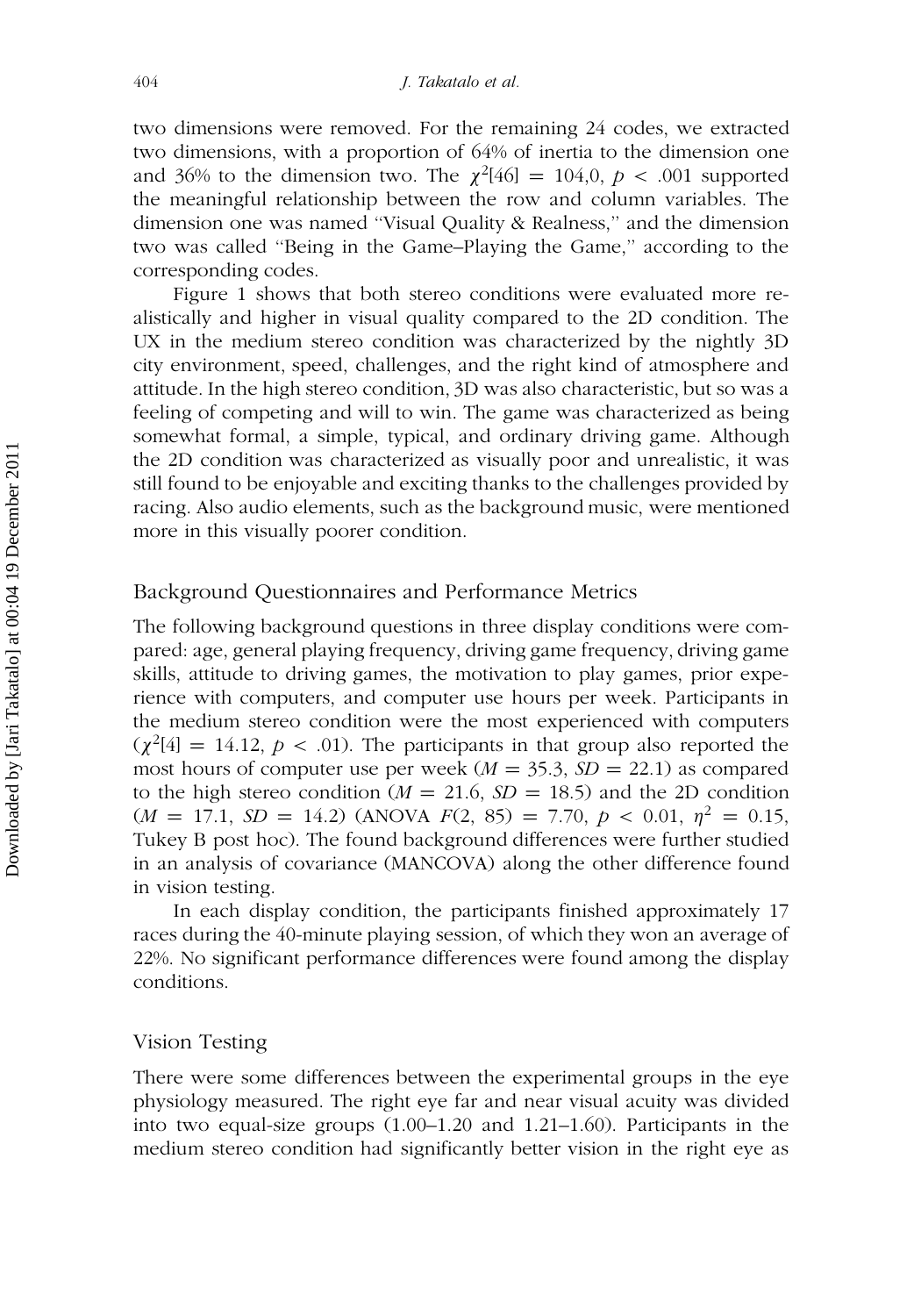compared to other groups ( $\chi^2[2] = 8.86$ ,  $p < .05$ ). In addition, the display groups differed in postexperimental exophoria. Only two participants in the medium stereo condition had post-exophoria as compared to ten participants in both the 2D and the high stereo conditions ( $\chi^2$ [2] = 7.38, p < .05). Thus, it seems that the changes in the visual system were not induced by the stereoscopic gaming, but caused by other reasons. This result is in agreement with other recent results obtained with stereoscopic movies (Fortuin et al., 2011).

A MANCOVA was performed on seven adaptation subcomponents, an independent factor being the display condition. Prior experience with computers, computer use hours per week, right eye far and near visual acuity, and post-exophoria were included as covariates. The covariates had no effect on the main effect of the display condition.

#### DISCUSSION

We have shown how different levels of stereo separation account for the UX in a first-person driving game. Three different display conditions, namely the 2D, the medium stereo, and the high stereo were investigated in a betweensubjects experimental design with a hybrid qualitative-quantitative method. The method packet included a questionnaire of psychological playing experiences (PIFF<sup>2</sup>), qualitative descriptions of the game environment and gamers' feelings about the game, negative symptoms (SSQ), open-ended negative aspects of the 3D stereo displays used, measurements of eye physiology and vision, background information, and objective performance metrics. Contrary to the widely held belief of ''the more stereo, the better experience,'' both the questionnaire data and the qualitative descriptions indicated that the best experience was in the medium stereo condition. Medium stereo elicited a higher sense of presence (being in a real-like place, sharing the place with others) compared to the 2D or high stereo conditions. Thus, it is not stereo per se, but the right amount of it that makes the difference. The result can be understood in terms of the limits of stereoscopic vision: With larger depth magnitudes, the limits of stereoscopic vision are reached and blurred vision and even disruption of stereoscopic fusion occurs (Häkkinen, Takatalo, Kilpeläinen, Salmimaa, & Nyman, 2009; Howarth, 2011; Yeh & Silverstein, 1990), which disrupts the participants playing experience. However, in dynamic scenes the limits of stereoscopic vision can be flexible, as the eye can tolerate changes in camera separation (Ware, 1995). So, in games, the disparity limits are not strict but reflect a range of disparities affecting the UX in games.

Results showed no differences in experienced involvement or flow, negative symptoms or game performance between the groups. The found differences in eye physiology and user background between the groups had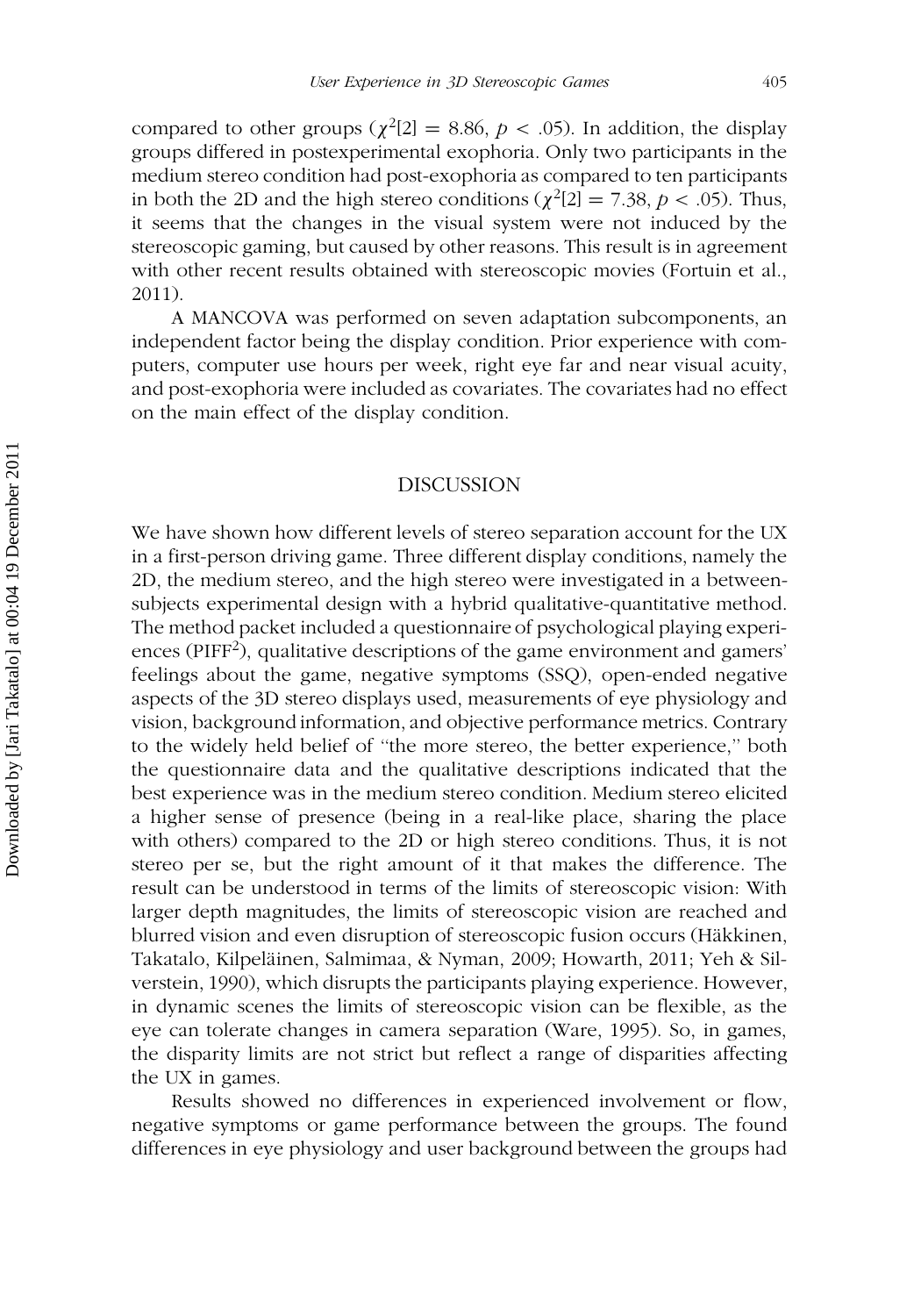no effect on the main findings. The advantage of using multidimensional measures to evaluate UX, the added value of 3D stereo, and the practical implications of the results are further discussed.

#### THE QUALITATIVE–QUANTITATIVE APPROACH

Our findings support and deepen the previous findings in regard to the 3D stereo effect on the viewer. We utilized a method, namely PIFF<sup>2</sup>, which is specifically designed to evaluate presence, involvement and flow in digital games. PIFF<sup>2</sup> showed that in the first-person driving game the medium stereo provides the best UX. Medium condition was optimal for the sense of presence, which three subscales (Physical presence, Role engagement, and Social presence) were consistently heightened. This finding was in line with the qualitative descriptions collected from the gamers as well as the way they evaluated the stereo displays: high stereo separation elicited unclear and blurry double images and thus hindered the UX. Although the involvement and flow measures showed no difference between the display conditions, new information about their relationship to 3D stereo content is provided. For example, 3D stereo had no effect on the emotional outcomes, that is, fun and enjoyment in games. In our case, the gamers' played a rather easy game, they were equally experienced, and they performed equally well in the game. However, this is not always the case. Subcomponents related to involvement and flow need to be understood when studying, for example, stereo effect in a critical first hour of playing a more demanding game. In such cases, meaning and interest, skill development and learning, as well as performance and challenges become issues. 3D stereo effect is complex and all its effects are not known yet. That is why 1D or simple measures, no matter how accurate they might be, do not capture the rich psychology related to UX in 3D stereo and multidimensional approaches, such as PIFF<sup>2</sup> are needed.

In order to control individual differences, we also studied user background and eye physiology. Some differences related to participants computer use (prior experience with computers and computer use hours per week) and in their eye physiology were found. Participants in the medium stereo condition were more experienced computer users, and they used computers more on a weekly basis. They also had better visual acuity in their right eye and no post-exophoria. In further analysis (MANCOVA), these background differences did not explain the heightened sense of presence in the medium stereo condition. Thus, the participants in the medium stereo condition were involved in other computer work than gaming, which was also seen in the nonsignificant differences between the display conditions and other game-related background variables (e.g., general playing frequency, driving game frequency).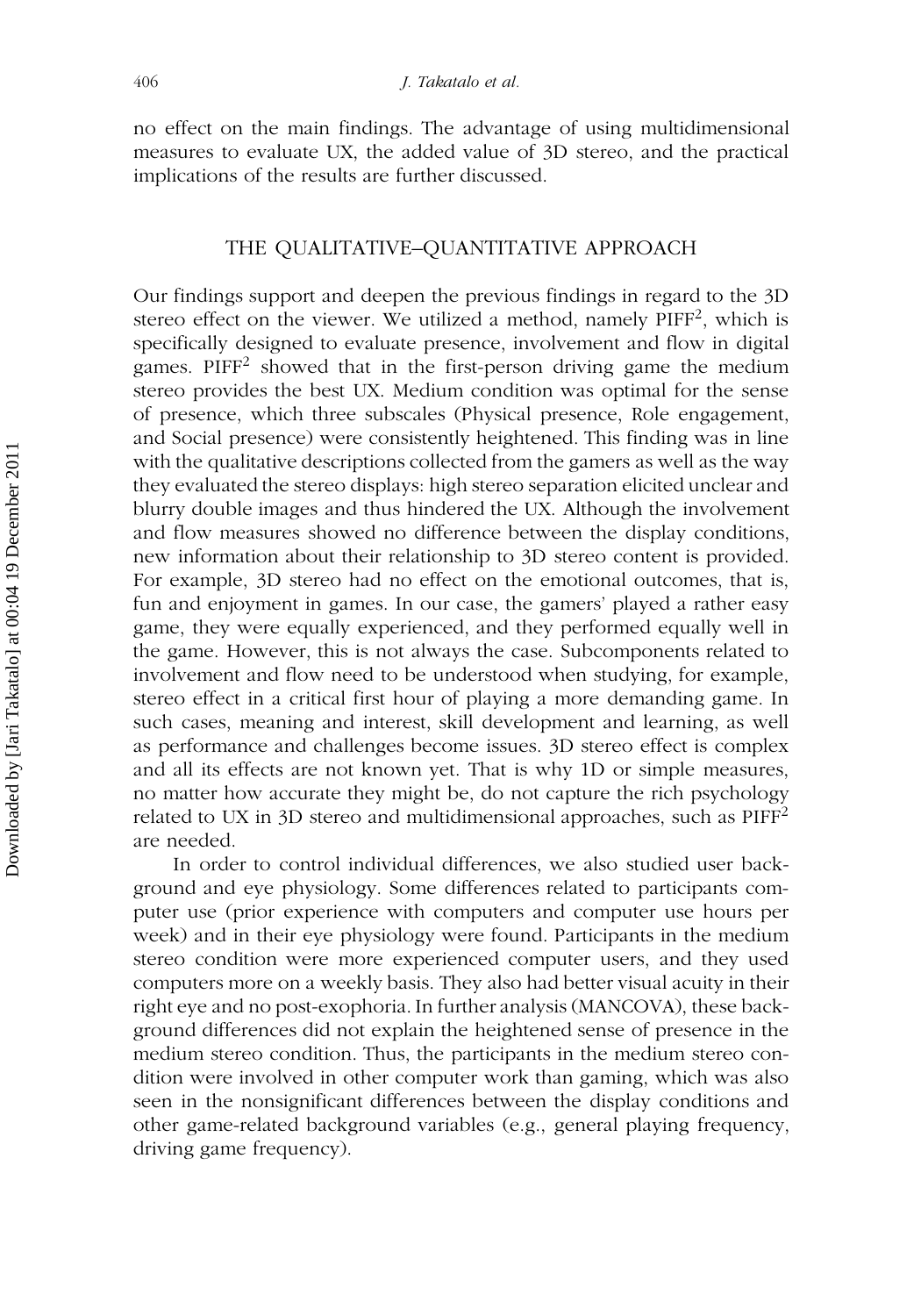Because presence has previously been associated with 3D stereo content (Ijsselsteijn, de Ridder, et al., 2001; Rajae-Joordens et al., 2005), we may ask, what it is in this concept that makes it so sensitive to 3D stereo and what is its meaning to the UX?

#### PRESENCE: EXTENSITY OF THE UX

Psychologists interested in the human experience have given experience many attributes, such as its quality and intensity (Wundt, 1897). These enable evaluating and understanding different perceptual experiences, for example, some experiences are good in quality and low in intensity whereas others are bad in quality but very intensive. Presence obviously impacts the UX in 3D stereo context, but what is the experiential attribute that is changing? One possibility is that 3D stereo has an impact on many experiential attributes, but the concept of *extensity* has been presented as one potential candidate for the spatial attribute of the experience in the early psychological writings (James, 1890). James (1890) further quotes Ewald Hering in describing extensity as an element of sensation, which distinguishes roomy from superficial and characterizes voluminous, vastness, massiveness, and bigness of an experience. Moreover, characteristics for an extensive experience are its scatteredness and spread in space (Titchener, 1929). For example, looking at falling snow from the distance is a totally different experience from being among the snowflakes where the three-dimensional location of each flake can be clearly seen (Barry, 2009; Sacks, 2006). In games and other media applications, proper measures of presence seem to indicate such enrichment, a natural and delicious deepening of the current 2D displays.

The three presence subscales we used (Physical presence, Role engagement, and Social presence) need to be studied more thoroughly in order to prepare a more precise tool with which to assess 3D stereo experiences in games. Stereoscopic vision has long been investigated through performance measures, such as the way it enhances depth perception and eye–hand coordination (McMahan et al., 2006; Treadgold et al., 2001). However, in entertainment context, it is a good idea to think 3D stereo in terms of experiential added value. This value is subjective in nature and as such it should be well designed to flourish its full experiential potential to the users.

#### PRACTICAL IMPLICATIONS

The game we used was a standard PC game, which was converted to 3D stereoscopic form with a display driver library. With this setup we could demonstrate that a medium amount of 3D stereo effect had a positive impact on the UX. This presents the first implication of the results: Like sound, 3D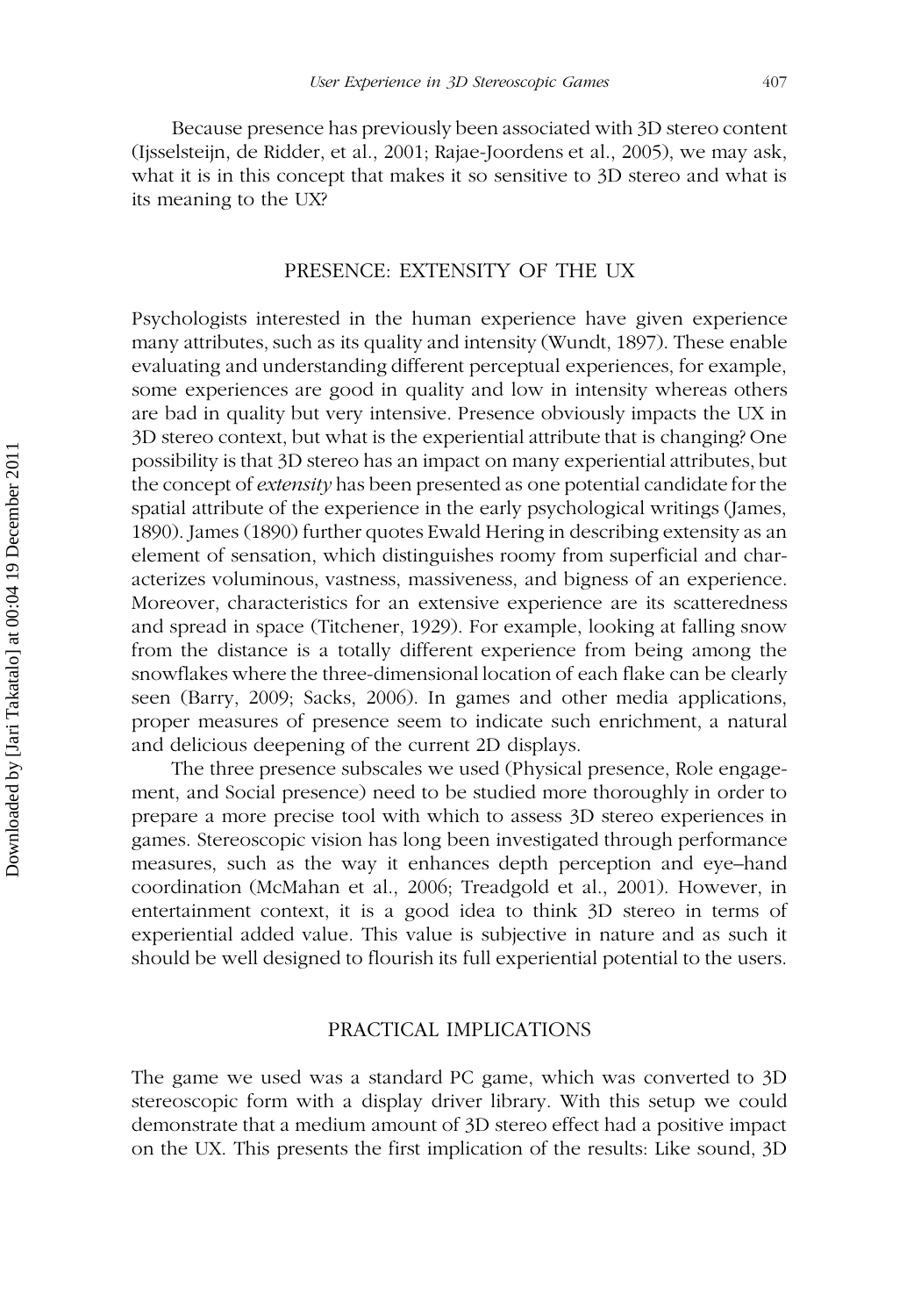stereo is a special effect, which should not be used all the time with full intensity (Mendiburu, 2009). Second, it enhances some game scenes better than others, in other words, in some scenes it has no effect, and in some scenes it does not fit at all. This is well demonstrated with 3D stereo movies, some of which are especially designed for 3D effect. The best example of this is James Cameron's blockbuster *Avatar*, in which 3D stereo is used delicately in right places and with right amount. Scenes showing the floating mountains, flying with various animals and vehicles, and the shaping and coloring of the Pandora's vegetation are excellent examples of an effective utilization of 3D stereo (Anders, 2010). All these examples support that simple conversion from 2D to 3D is not enough. Currently, a careful study of the best utilization of 3D stereo effect is taking place in the movie industry. The game industry should follow this and start designing games especially for the 3D stereo format. In this way, the quality and intensity of the UX are likely to be affected, in addition to its extensity.

#### **NOTE**

1. Maddox Wing is a hand-held instrument that measures near heterophoria by showing different images to the left and right eyes. Seeing different images prevents stereoscopic fusion and the alignment of the eyes becomes visible.

#### REFERENCES

Alifanov, O. M. (1994). Inverse heat transfer problems. Springer-Verlag.

- Altman, D. G. (1991). Practical statistics for medical research. London: Chapman & Hall.
- Anders, C. J. (2010). Avatar's designers speak: Floating mountains, AMP suits and the dragon. Retrieved from http://io9.com/5444960/avatars-designers-speak-floatingmountains-amp-suits-and-the-dragon.
- Andrews, J., & Baker, N. (2006). Xbox 360 system architecture. IEEE Micro, 26(2),  $25 - 37$ .
- Barry, S. R. (2009). Fixing my gaze: A scientist's journey into seeing in three dimensions. New York: Basic Books.
- Bernhaupt, R. (2010). User experience evaluation in entertainment. In R. Bernhaupt (Ed.), Evaluating user experiences in games: Concepts and methods (pp. 3–7). London, UK: Springer-Verlag.
- Bernhaupt, R., Eckschlager, M., & Tscheligi, M. (2007). Methods for evaluating games: How to measure usability and user experience in games? Paper published in Proceedings of the 4th ACE Conference, the International Conference on Advances in Computer Entertainment Technology, 309–310.
- Bracken, C. C. (2005). Presence and image quality: The case of high-definition television. *Media Psychology*,  $7(2)$ , 191–205.
- Breakwell, G. M. (2006). Research methods in psychology. London: Sage.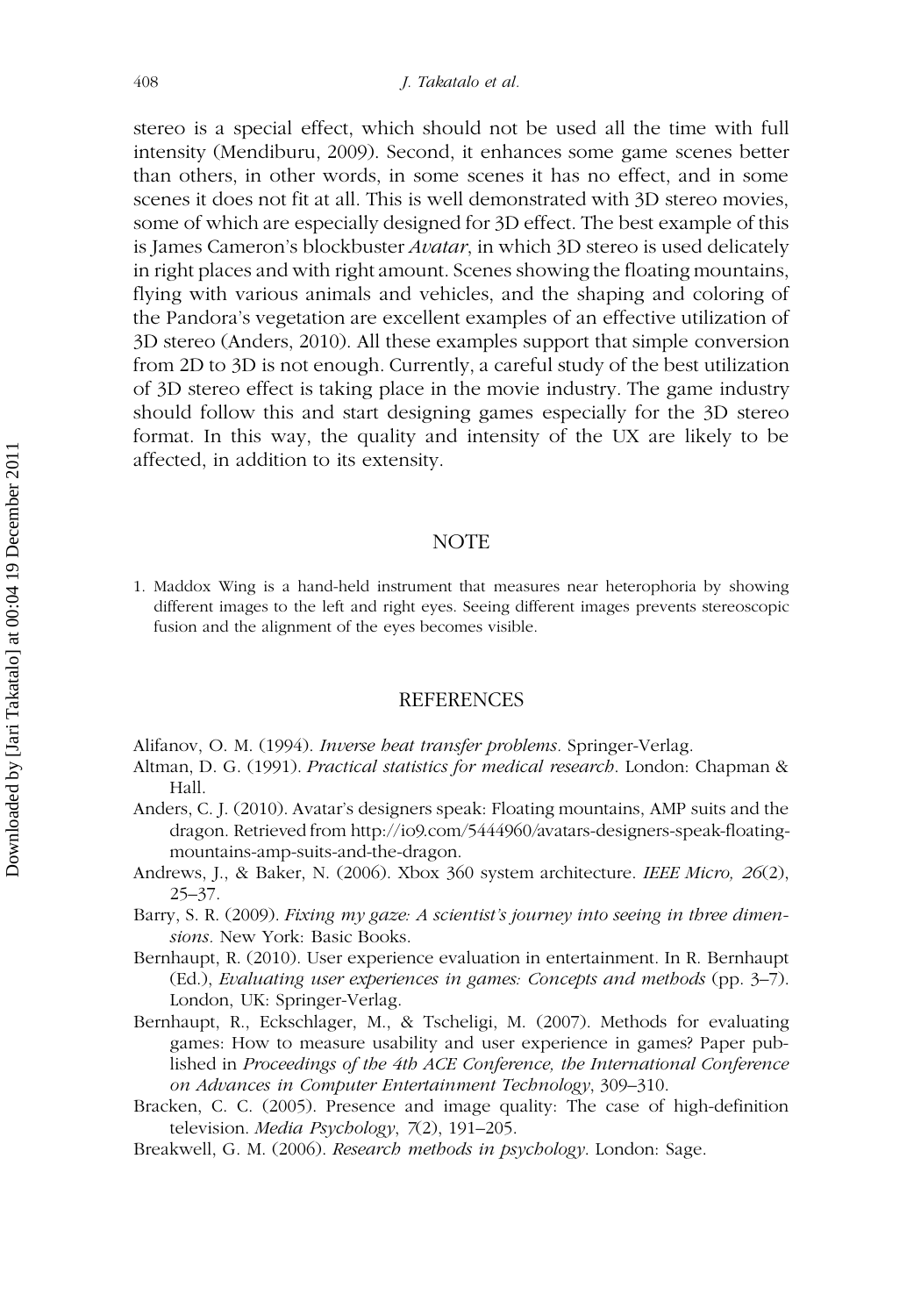- Brennan, L., & Mavondo, F. (2000). Involvement: An unfinished story? Paper published in Proceedings of Australian & New Zealand Marketing Academy Conference (ANZMAZ; pp. 132–137). November 28–December 1, 2000.
- Brown, E., & Cairns, P. (2004). A grounded investigation of game immersion. In E. Dykstra-Erickson & M. Tscheiligi (Eds.), Proceedings of the Conference on Human Factors in Computing Systems (CHI) 2004, April 24–29, Vienna, Austria.
- Cohen, J. (1960). A coefficient of agreement for nominal scales. Educational and Psychological Measurement, 20(1), 37.
- Csikszentmihalyi, M. (1975). Beyond boredom and anxiety. San Francisco, CA: Jossey-Bass.
- Csikszentmihalyi, M. (1990). Flow: The psychology of optimal experience. New York, NY: Harper & Row.
- Dodgson, N. A. (2005). Autostereoscopic 3D displays. Computer, 38(8), 31–36.
- Ellsworth, P. C., & Smith, C. A. (1988). From appraisal to emotion: Differences among unpleasant feelings. Motivation and Emotion, 12(3), 271–302.
- Ermi L., & Mäyrä, F. (2005). Fundamental components of the gameplay experience: Analysing immersion. Paper presented at Proceedings of Changing Views: Worlds in Play. 2005 Digital Games Research Association's (DiGRA) Second International Conference, June 16–20, 2005, Vancouver, Canada.
- Entertainment Software Association. (2009). Facts. Retrieved from http://www.the esa.com/facts/index.asp
- Fortuin, M. F., Lambooij, M. T., Ijsselsteijn, W. A., Heynderickx, I., Edgar, D. F., & Evans, B. J. W. (2011). An exploration of the initial effects of stereoscopic displays on optometric parameters. Ophthalmic and Physiological Optics, 31(1), 33–44.
- Frijda, N. H. (1987). The emotions. Cambridge, UK: Cambridge University Press.
- Ghani, J. A., & Deshpande, S. P. (1994). Task characteristics and the experience of optimal flow in human-computer interaction. Journal of Psychology, 128(4), 381–391.
- Giles, J. (2007). Social sciences: Life's a game. Nature, 445(7123), 18–20.
- Gómez-Amor, J., Martínez-Selva, J. M., & Román Salvador, F. (1990). Electrodermal activity, hormonal levels and subjective experience during the menstrual cycle. Biological Psychology, 30(2), 125–139.
- Gostrenko, S. (2008). 3D stereoscopic game development-how to make your game look like beowulf 3D. Game Developers Conference 2008, Retrieved from http:// developer.download.nvidia.com/presentations/2008/GDC/GDC08\_stereo-web. pdf
- Greenacre, M. J. (1984). Theory and applications of correspondence analysis. London, UK: Academic Press.
- Häkkinen, J., Kawai, T., Takatalo, J., Leisti, T., Radun, J., Hirsaho, A., et al. (2008). Measuring stereoscopic image quality experience with interpretation based quality methodology. In S. P. Farnand & F. Gaykema (Eds.), Proceedings of the IS&T/SPIE International Symposium on Electronic Imaging 2008 (Vol. 6808, pp. 1–12). January 27–31, 2008, San Jose, CA.
- Häkkinen, J., Liinasuo, M., Takatalo, J., & Nyman, G. (2005). Visual comfort with stereoscopic mobile gaming. In A. J. Woods, N. A. Dodgson, J. O. Merritt, M. T. Bolas, & I. E. McDowall (Eds.), *Proceedings of the IS&T/SPIE's International* Symposium on Electronic Imaging, 2006 (Vol. 6055, pp. 85–93). January 27–31, 2006, San Jose, CA.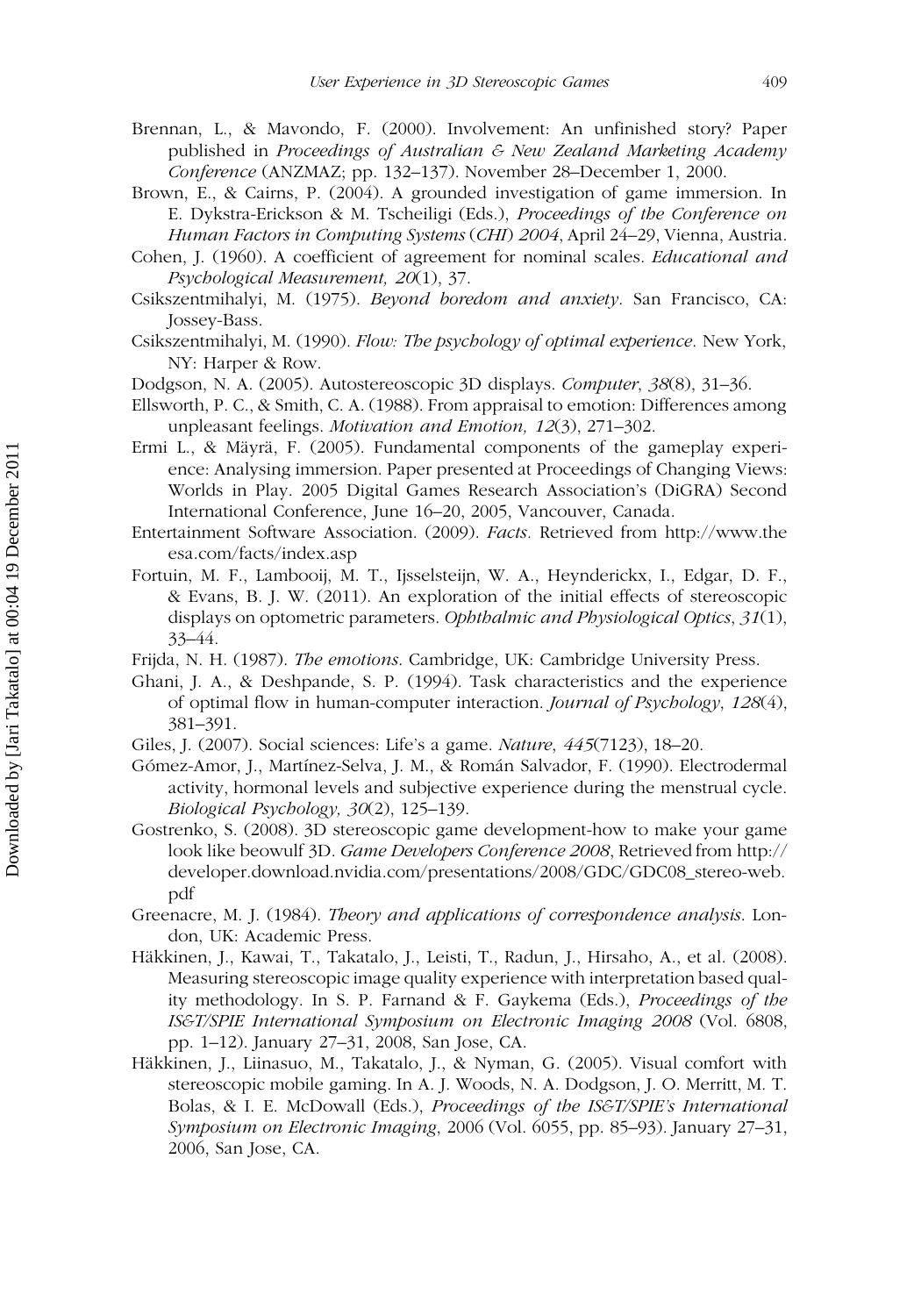- Häkkinen, J., Takatalo, J., Kilpeläinen, M., Salmimaa, M., & Nyman, G. (2009). Determining limits to avoid double vision in an autostereoscopic display: Disparity and image element width. Journal of the Society for Information Display, 17, 433–441.
- Hiruma, N., Hashimoto, K., & Takeda, T. (1996). Evaluation of stereoscopic display task environment by measurement of accommodation responses. 18th Annual International Conference of the IEEE Engineering in Medicine and Biology Society, 672–673. October 31–November 3, 1996, Amsterdam, The Netherlands.
- Howarth, P. A. (2011). Potential hazards of viewing 3-D stereoscopic television, cinema and computer games: A review. Ophthalmic and Physiological Optics, 31(2), 111–122.
- Hunicke, R., LeBlanc, M., & Zubek, R. (2004). MDA: A formal approach to game design and game research. Presented at the AAAI Workshop on Challenges in Game AI, 4.
- Ijsselsteijn, W., de Ridder, H., Freeman, J., Avons, S. E., & Bouwhuis, D. (2001). Effects of stereoscopic presentation, image motion, and screen size on subjective and objective corroborative measures of presence. Presence: Teleoperators and Virtual Environments, 10(3), 298–311.
- International Society for Presence Research (2010). The concept of presence: Explication statement. Retrieved http://ispr.info/
- International Standardization Organization. (2008). ISO 9241-210:2008. Ergonomics of human system interaction—part 210: Human-centred design for interactive systems (formerly known as 13407).
- James, W. (1890). The principles of psychology. New York: H. Holt.
- Jennett, C., Cox, A. L., Cairns, P., Dhoparee, S., Epps, A., Tijs, T., & Walton, A. (2008). Measuring and defining the experience of immersion in games. International Journal of Human-Computer Studies, 66, 641–661.
- Johnson, D., & Wiles, J. (2003). Effective affective user interface design in games. Ergonomics, 46(13), 1332–1345.
- Jurgelionis, A., Belotti, F., IJsselsteijn, W. A., & de Kort, Y. A. W. (2007). Evaluation and testing methodology for evolving entertainment systems. Paper presented at the ACE 2007 International Conference on Advances in Computer Entertainment Technology, Workshop ''Methods for Evaluating Games-How to Measure Usability and User Experience in Games.'' Salzburg, Austria, June 13–15, 2007.
- Kawai, T., Shibata, T., Shimizu, Y., Kawata, M., & Suto, M. (2004). Development and evaluation of amusement machine using autostereoscopic 3D display. In A. Woods, J. Merritt, S. Benton, M. Bolas (Eds.), Proceedings of the SPIE Stereoscopic Displays and Virtual Reality Systems XI, Vol. 5291.
- Kennedy, R. S., Lane, N. E., Berbaum, K. S., & Lilienthal, M. G. (1993). Simulator sickness questionnaire: An enhanced method for quantifying simulator sickness. International Journal of Aviation Psychology, 3(3), 203–220.
- Komulainen, J., Takatalo, J., Lehtonen, M., & Nyman, G. (2008). Psychologically structured approach to user experience in games. Paper presented at the Proceedings of the 5th Nordic Conference on Human-Computer Interaction: Building Bridges (NordCHI '08), October 20–22, 2008, Lund, Sweden.
- Laarni, J. (2003). *Measuring spatial presence*. Presented at the Seminar on Perception and User Interfaces, University of Helsinki, Finland, May 22, 2003.
- Lang, P. J. (1995). The emotion probe: Studies of motivation and attention. American Psychologist, 50, 372–385.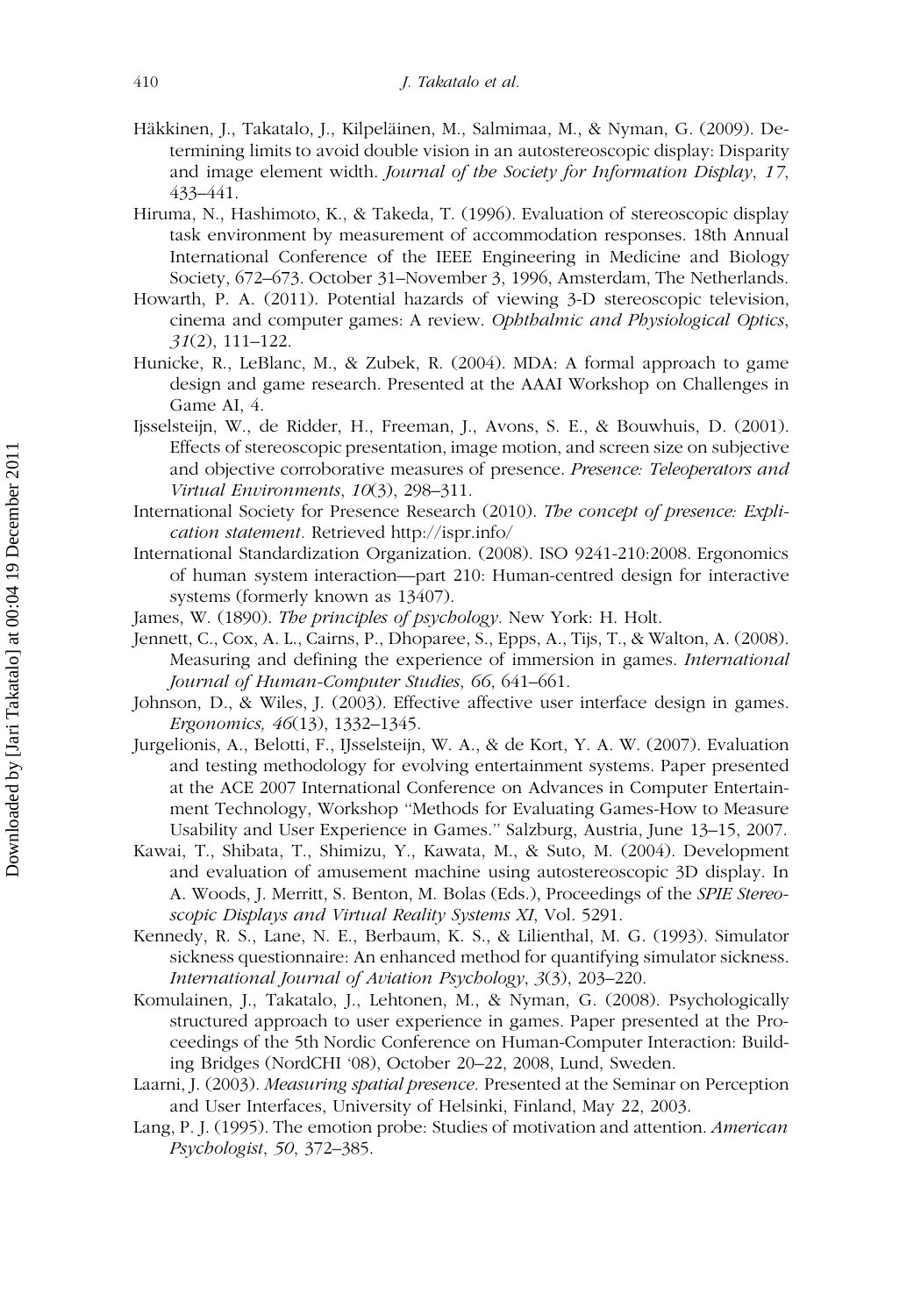- Lazarus, R. S. (1991). Progress on a cognitive-motivational-relational theory of emotion. The American Psychologist, 46(8), 819–834.
- Lazzaro, N. (2004). Why we play games: Four keys to more emotion without story. Retrieved from http://www.xeodesign.com/whyweplaygames/xeodesign\_whywe playgames.pdf
- Lazzaro, N., & Keeker, K. (2004). What's my method? A game show on games. CHI '04 extended abstracts on Human Factors in Computing Systems, April 24–29, Vienna, Austria.
- Lessiter, J., Freeman, J., Keogh, E., & Davidoff, J. (2001). A cross-media presence questionnaire: The ITC-sense of presence inventory. Presence: Teleoperators & Virtual Environments, 10(3), 282–297.
- Lombard, M., & Ditton, T. (1997). At the heart of it all: The concept of presence. Journal of Computer-Mediated Communication, 3(2), 20.
- Lombard, M., Reich, R. D., Grabe, M. E., Bracken, C. C., & Ditton, T. B. (2000). Presence and television. Human Communication Research, 26(1), 75–98.
- McMahan, A. (2003). Immersion, engagement and presence: A method for analyzing 3-D video games. In M. J. P. Wolf & B. Perron (Eds.), The video game theory reader (pp. 67-86). New York, NY: Routledge.
- McMahan, R. P., Gorton, D., Gresock, J., McConnell, W., & Bowman, D. A. (2006). Separating the effects of level of immersion and 3D interaction techniques. In M. Slater, Y. Kitamura, A. Tal, A. Amditis, & Y. Chrysanthou (Eds.), Proceedings of the ACM Symposium on Virtual Reality Software and Technology (VRST 2006). November 1–3, 2006, Limassol, Cyprus, ACM 2006.
- McQuarrie, E. F., & Munson, J. M. (1992). A revised product involvement inventory: Improved usability and validity. Advances in Consumer Research, 19, 108–115.
- Meehan, M., Insko, B., Whitton, M., & Brooks Jr, F. P. (2002). Physiological measures of presence in stressful virtual environments. Computer Graphics and Interactive Techniques, 21(3), 645–652.
- Mendiburu, B. (2009). 3D movie making: Stereoscopic digital cinema from script to screen. Burlington, MA: Focal Press.
- Nacke, L., & Lindley, C. A. (2008). Flow and immersion in first-person shooters: Measuring the player's gameplay experience. Paper presented at the ACM Future Play 2008 International Academic Conference on the Future of Game Design and Technology. November 3–5, 2008, Toronto, Ontario, Canada.
- Nakatsu, R., Rauterberg, M., & Vorderer, P. (2005). A new framework for entertainment computing: From passive to active experience. IFIP 4th International Conference on Entertainment Computing, September 19–21, 2005.
- Need for Speed Underground. (2003). Retrieved from http://en.wikipedia.org/wiki/ Need\_for\_Speed\_Underground
- Novak, T. P., Hoffman, D. L., & Yung, Y. F. (2000). Measuring the customer experience in online environments: A structural modeling approach. Marketing Science, 19(1), 22-42.
- Nyman, G., Radun, J., Leisti, T., Oja, J., Ojanen, H., Olives, J. L., et al. (2006). What do users really perceive: Probing the subjective image quality. In L.C. Cui & Y. Miyake (Eds.), Proceedings of the IS&T/SPIE's International Symposium on Electronic Imaging 2006: Image Quality and System Performance III, Vol. 6059.
- Oohira, A., & Ochiai, M. (1996). Influence on visual function by a stereoscopic TV programme with binocular liquid crystal shutter and hi-vision TV display. Ergonomics, 39(11), 1310–1314.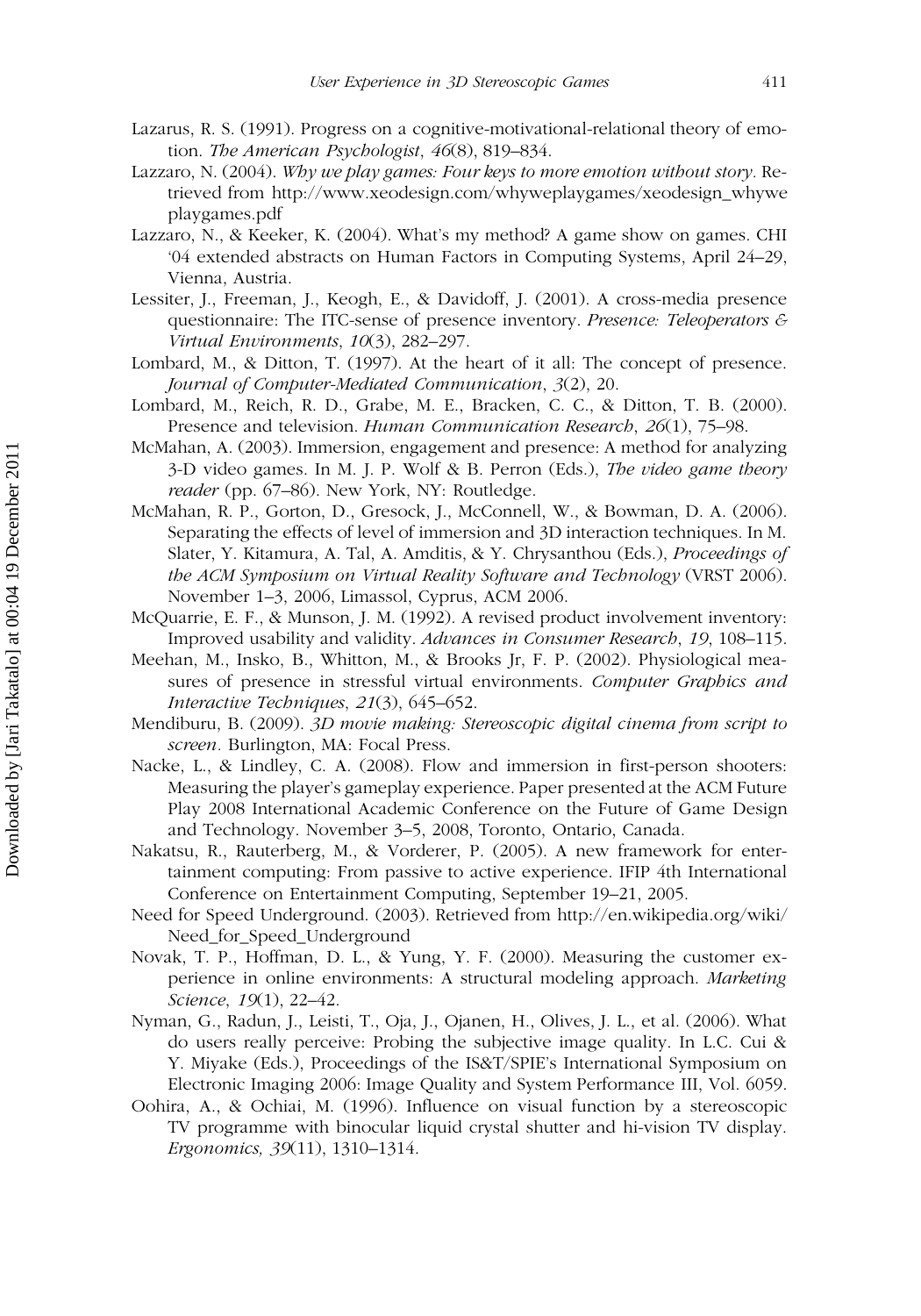- Pagulayan R. J., Keeker, K.,Wixon, D., Romero, R. L., & Fuller, T. (2003). Usercentered design in games. In J. A. Jacko & A. Sears (Eds.), The human-computer interaction handbook: Fundamentals, evolving technologies and emerging applications (pp. 883–906). Mahwah, NJ: Erlbaum.
- Poels, K., de Kort, Y. A. W., & Ijsselsteijn, W. A. (2007). ''It is always a lot of fun!'' Exploring dimensions of digital game experience using focus group methodology. Paper presented at FuturePlay 2007: The International Academic Conference on the Future of Game Design and Technology, November 15–17, 2007, Toronto, Ontario, Canada.
- Radun, J., Leisti, T., Häkkinen, J., Ojanen, H., Olives, J. L., Vuori, T., et al. (2008). Content and quality: Interpretation-based estimation of image quality. ACM Transactions on Applied Perception (TAP), 4(4), 1–15.
- Radun, J., Leisti, T., Virtanen, T., Häkkinen, J., Vuori, T., & Nyman, G. (2010). Evaluating the multivariate visual quality performance of image-processing components. ACM Transactions on Applied Perception (TAP), 7(3), 1–16.
- Rajae-Joordens, R., Langendijk, E., Wilinski, P., & Heynderickx, I. (2005). Added value of a multi-view auto-stereoscopic 3D display in gaming applications. Paper presented at the 12th International Display Workshops in conjunction with Asia Display 2005. December 6–9, 2005, Sunport Takamatsu, Takamatsu, Japan.
- Ravaja, N. (2004). Contributions of psychophysiology to media research: Review and recommendations. Media Psychology, 6(2), 193–235.
- Ravaja, N., Turpeinen, M., Saari, T., Puttonen, S., & Keltikangas-Jarvinen, L. (2008). The psychophysiology of James Bond: Phasic emotional responses to violent video game events. Emotion, 8(1), 114–120.
- Rosenbloom, A. (2003). A game experience in every application: Introduction. Communications of the ACM, 46(7), 28-31.
- Roser, C. (1990). Involvement, attention, and perceptions of message relevance in the response to persuasive appeals. Communication Research, 17(5), 571– 600.
- Rothschild, M. L. (1984). Perspectives on involvement: Current problems and future directions. Advances in Consumer Research, 11, 216–217.
- Rust, J., & Golombok, S. (1999). Modern psychometrics: The science of psychological assessment. London: Routledge.
- Ryan, R. Rigby, C., & Przybylski, A. (2006). The motivational pull of video games: A self-determination theory approach. Motivation & Emotion, 30, 344–360.
- Sacks, O. (2006, June 19). Stereo sue. New Yorker, 82(18), 64–73.
- Schiefele, U. (1991). Interest, learning, and motivation. Educational Psychologist, 26(3), 299–323.
- Schubert, T., Friedmann, F., & Regenbrecht, H. (2001). The experience of presence: Factor analytic insights. Presence: Teleoperators & Virtual Environments, 10(3), 266–281.
- Serviss, B. (2005). Escaping the world: High and low resolution in gaming. Multimedia, IEEE, 12(4), 4–8.
- Sherry, J. L., Lucas, K., Greenberg, B. S., & Lachlan, K. (2006). Video game uses and gratifications as predictors of use and game preference. In P. Vorderer & J. Bryant (Ed.), Playing video games: Motives, responses, and consequences (pp. 213–224). Mahwah, NJ: Erlbaum.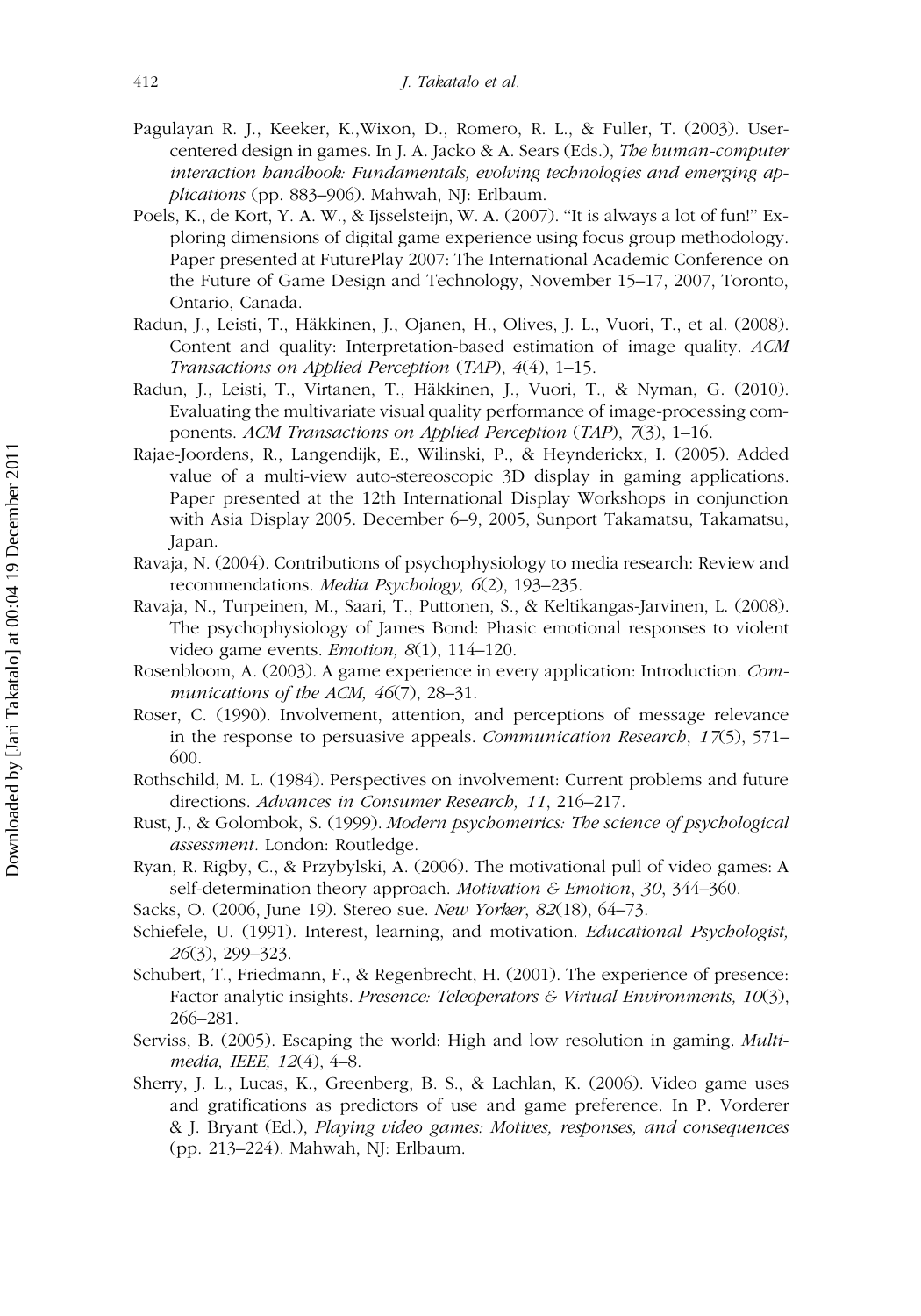- Surman, P., Hopf, K., Sexton, I., Lee, W. K., & Bates, R. (2006). A roadmap for autostereoscopic multi-viewer domestic TV displays. Paper presented at IEEE International Conference on Multimedia and Expo (ICME), July 9–12, 2006, Toronto, Canada.
- Sweetser P., & Johnson, D. (2004). Player-centred game environments: Assessing player opinions, experiences and issues. Paper presented at the 3rd International Conference on Entertainment Computing (ICEC 2004). September 1–3, 2004, Eindhoven, the Netherlands.
- Sweetser, P., & Wyeth, P. (2005). GameFlow: A model for evaluating player enjoyment in games. Computers in Entertainment, 3(3). doi: 10.1145/1077246.107 7253
- Takatalo, J. (2002). Presence and flow in virtual environments: An explorative study Master's thesis). University of Helsinki, Helsinki, Finland.
- Takatalo, J., Häkkinen, J., Kaistinen, J., & Nyman, G. (2007). Measuring user experience in digital gaming: Theoretical and methodological issues. In L. C. Cui & Y. Miyake (Eds.), Proceedings of the IS&T/SPIE's International Symposium on Electronic Imagining 2007: Image Quality and System Performance IV, Vol. 6494.
- Takatalo, J., Häkkinen, J., Kaistinen, J., & Nyman, G. (2011). Measuring flow in digital games. Manuscript submitted for publication.
- Takatalo, J., Häkkinen, J., Komulainen, J., Särkelä, H., & Nyman, G. (2006a). The impact of the display type and content to a game adaptation. In M. Nieminen & M. Röykkee (Eds.), Proceedings of the 8th Conference on Human-Computer Interaction with Mobile Devices and Services (Mobile HCI 2006, pp. 17–20).
- Takatalo, J., Häkkinen, J., Särkelä, H., Komulainen, J., & Nyman, G. (2004). The experiential dimensions of two different digital games. Paper presented at the 7th Annual International Workshop on Presence (PRESENCE 2004). October 12– 15, 2004, Valencia, Spain.
- Takatalo, J., Häkkinen, J., Särkelä, H., Komulainen, J., & Nyman, G. (2006). Involvement and presence in digital gaming. In A. Mørch, K. Morgan, T. Bratteteig, G. Ghosh, & D. Svanaes, Proceedings of the 4th Nordic Conference on Human-Computer Interaction 2006: Changing Roles. New York: ACM.
- Titchener, E. B. (1929). Systematic psychology: Prolegomena. MacMillan.
- Treadgold, M., Novins, K., Wyvill, G., & Niven, B. (2001). What do you think you're doing? Measuring perception in fish tank virtual reality. In. H. Ho-Shing Ip, N. Magnenat-Thalmann, R. W. H. Lau, & T. Chua (Eds.), Computer graphics international 2001 (CGI '01). Washington, DC: IEEE Computer Society.
- Visualthesaurus. (2010). Visual thesaurus is created by the cognitive science laboratory at Princeton University. Retrieved from http://www.visualthesaurus.com
- Ware, C. (1995). Dynamic stereo displays. In I. R. Katz, R. M. L. Marks, M. B. Rosson & J. Nielsen (Eds.), Proceedings of the SIGCHI conference on Human factors in computing systems (CHI '95). New York: ACM Press/Addison-Wesley Publishing Co.
- Webster, J., & Martocchio, J. J. (1992). Microcomputer playfulness: Development of a measure with workplace implications. MIS Quarterly, 16(2), 201–226.
- Wiederhold, B. K., Jang, D. P., Kaneda, M., Cabral, I., Lurie, Y., May, T., et al. (2003). An investigation into physiological responses in virtual environments: An objective measurement of presence. In G. Riva & G. Galimberti (Eds.), Towards